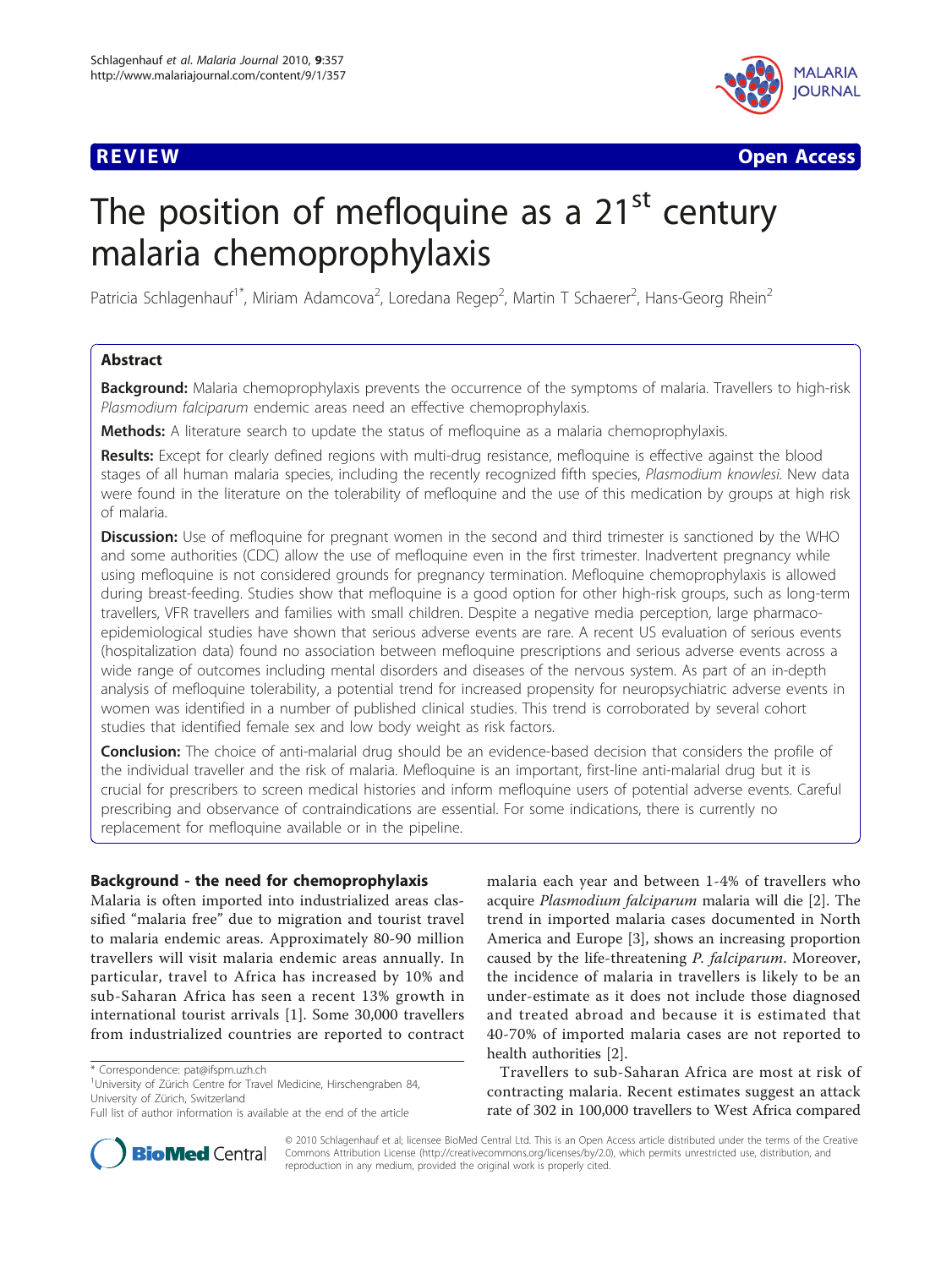to lower rates in Southern Africa 49/100,000 and much lower rates in Eastern Asia 5.4/100,000 and the Americas 1/100,000 [\[4](#page-12-0)].

Travellers who return to their country of origin to visit friends and relatives (VFR) have been shown to have a higher risk of acquiring malaria than regular tourists [[5\]](#page-12-0). This is particularly true of migrant VFR travellers to West Africa [[6\]](#page-12-0).

The overall case fatality rate of imported P. falciparum malaria varies from 0.6 to 3.8% [\[2](#page-12-0)] but may be 20% or greater in the elderly or in cases of severe malaria even when optimally managed in modern intensive care units. Case fatality rates for malaria complicated by adult respiratory distress syndrome (ARDS) often exceed 80% [\[7\]](#page-12-0). However, malaria infection and associated fatalities are largely preventable. In nearly all reported fatal cases of imported malaria, travellers failed to use or comply with appropriate chemoprophylactic regimens. Recent reports of fatal cases of malaria in North America and Europe [[8](#page-12-0)] highlight problems in these areas. In nearly all fatal outcomes, patients were using either no chemoprophylaxis or an inappropriate regimen, had a delay or errors in the diagnosis of malaria by physicians and laboratories, or received incorrect initial chemotherapy.

# **Definitions**

Malaria chemoprophylaxis can be defined as the use of anti-malarial medication to prevent the occurrence of the symptoms of malaria. No available drug can destroy the sporozoites (inoculated by the Anopheles mosquito), which remain only briefly in the bloodstream before entering the liver. Drugs which act on the parasite in the liver tissue are termed "causal prophylactics", for example, atovaquone and proguanil. Doxycycline has only a weak causal effect. "Suppressive prophylactics" or blood schizontocidal drugs act in the bloodstream when parasites invade the erythrocyctes. Most anti-malarial drugs fall into this category, for example, mefloquine and doxycycline.

### Current guidelines for malaria chemoprophylaxis

There is a lack of international harmony in guidelines for malaria prevention (Table [1\)](#page-2-0), but almost all authorities and expert groups agree that mefloquine, atovaquone/proguanil and doxycycline are "priority" antimalarial medications for travellers (Figure [1\)](#page-3-0) to areas of chloroquine-resistant Plasmodium falciparum (CRPF) [[9-17](#page-12-0)]. Other possibilities for chemoprophylaxis include the use of chloroquine with proguanil (rarely recommended due to widespread chloroquine resistance) and primaquine, only occasionally recommended for the prophylaxis indication in Canada and the US [[10](#page-12-0),[12](#page-12-0)] (Figure [1\)](#page-3-0). The choice of medication depends on the risk of malaria at the destination, resistance, the profile of the traveller (contra-indications, underlying health conditions, purpose of travel such as VFR), the duration of travel and finally cost and adherence issues. The registration status of the anti-malarial medications is also a factor. In Japan [[17\]](#page-12-0) for example, mefloquine is the only registered anti-malarial drug (Table [1](#page-2-0)) and no anti-malarial chemoprophylaxis is registered for children aged less than 8 years.

# The priority anti-malarials: indications, administration and clinical use

Mefloquine is available for malaria chemoprophylaxis since 1985 in Europe, since 1990 in the USA [[18](#page-12-0)] and has been used by more than 35 million travellers for this indication. Mefloquine is effective in the prevention of CRPF malaria, except in clearly defined Thai border regions of multidrug resistance. Today, the drug is used clinically as a 50:50 racemic mixture of the erythro isomers and all clinical studies with the drug have used this mixture. The drug is an effective schizontocide and is active against the blood stages of all malaria species that infect humans including the recently recognized fifth species, Plasmodium knowlesi [[19](#page-12-0),[20](#page-12-0)]. The once weekly regimen is considered conducive to good adherence. It is a priority anti-malarial for travellers to high risk malaria endemic areas and can be used for longterm travellers, pregnant women, breastfeeding women, small children weighing >5 kg and is a popular choice for families visiting friends and relatives because of its low cost and once weekly administration. The main drawback in chemoprophylaxis is the risk of adverse events particularly neuropsychiatric adverse events (see later section). The recommended adult dose for chemoprophylaxis is 250 mg base weekly as a single dose (US 228 mg base). Adults weighing <45 kg and children >5 kg require a weekly dose of 5 mg base/kg.

The fixed dose combination Malarone® is 250 mg atovaquone combined with 100 mg proguanil hydrochloride (or an equivalent dose based on body weight in children) has an overall anti-malarial efficacy of circa 95% [[21\]](#page-12-0) and is well tolerated by travellers [\[22\]](#page-12-0) with the lowest frequency of adverse events. A major advantage of this combination is its causal prophylactic activity directed against the early liver stages of P. falciparum allowing discontinuation of the regimen 1 week after leaving the malarious area. The combination is not effective against the latent stages of relapsing malaria, such as Plasmodium vivax. Disadvantages are the high cost of the regimen and the limited experience and applicability in risk groups such as pregnant women, small children (in Europe, the combination is licensed for children >11 kg, in the US for children >5 kg) and long-term travellers.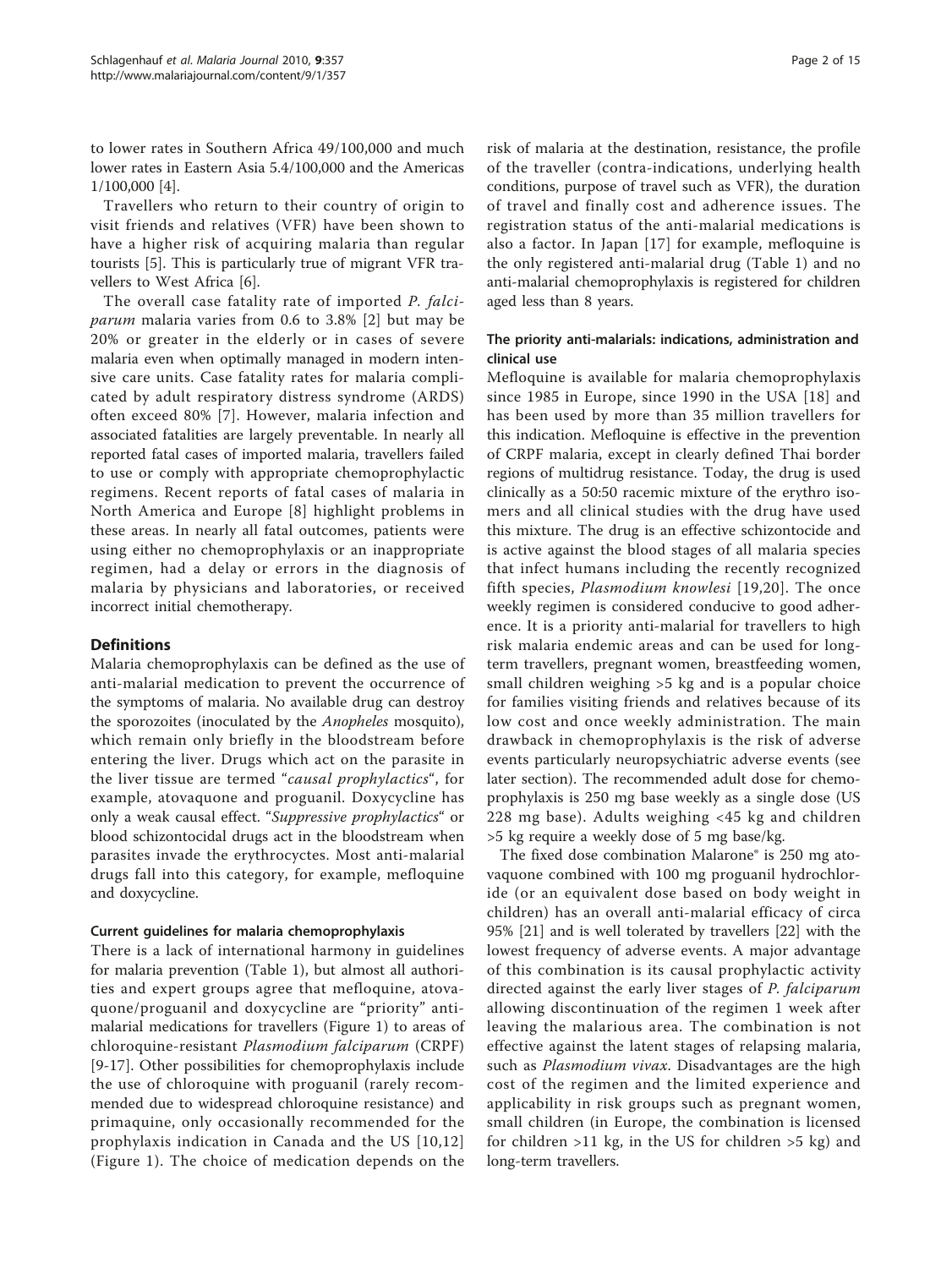| <b>Medication approved</b><br>and available for<br>malaria<br>chemoprophylaxis | United States Canada                                                                                        |                           | <b>United</b><br>Kingdom                           | France              |           | Germany Switzerland                             | Japan                                                  | Australia                                                               |
|--------------------------------------------------------------------------------|-------------------------------------------------------------------------------------------------------------|---------------------------|----------------------------------------------------|---------------------|-----------|-------------------------------------------------|--------------------------------------------------------|-------------------------------------------------------------------------|
| Mefloquine                                                                     | licensed                                                                                                    | licensed                  | licensed                                           | licensed            | licensed  | licensed                                        | Licensed but<br>not approved<br>for use in<br>children | Licensed but<br>not approved<br>for use in<br>children<br><14 years old |
| Doxycycline*                                                                   | for age $\geq 8$<br>years                                                                                   | for age $\geq 8$<br>years | for age<br>$\geq$ 12 years                         | for age<br>>8 years | Off Label | for age<br>$\geq$ 8 years                       |                                                        | for age<br>>8 years                                                     |
| Atovaquone-proguanil                                                           | licensed                                                                                                    | licensed                  | licensed                                           | licensed            | licensed  | licensed                                        |                                                        | licensed                                                                |
| Primaguine                                                                     | Only licensed<br>for radical<br>cure but is<br>recommended<br>as primary<br>prophylaxis in<br>CDC quideline | licensed                  | - not<br>recommended<br>for primary<br>prophylaxis |                     |           | not<br>registered<br>for primary<br>prophylaxis | not registered<br>for primary<br>prophylaxis           | $\overline{\phantom{a}}$                                                |
| Proguanil in<br>combination with<br>chloroquine                                |                                                                                                             |                           | licensed                                           | licensed<br>$\circ$ | licensed  | licensed                                        |                                                        | licensed                                                                |

<span id="page-2-0"></span>Table 1 Medications licensed and recommended for malaria chemoprophylaxis by various countries

Adapted from Chen L, Wilson M, Schlagenhauf [\[49](#page-13-0)].

 $+$  = licensed for malaria chemoprophylaxis and available in country.

- = not licensed for malaria chemoprophylaxis or not available.

\* In some countries, doxycycline is licensed for specific indications but not malaria chemoprophylaxis. In Germany it is often used for this indication but not licensed for malaria prophylaxis "OFF LABEL" use.

° A fixed combination of chloroquine (100 mg base) and proguanil (200 mg) is available as Savarine® in France.

Doxycycline is third priority anti-malarial and an adult dosage of 100 mg daily is >95% effective in malaria chemoprophylaxis and has a weak activity against malaria liver stages. Doxycycline monohydrate is better tolerated than the older form doxycycline hyclate [\[23\]](#page-12-0), which is associated with a 6% withdrawal rate due to gastrointestinal adverse events. Serious adverse events are rare [[24\]](#page-12-0). It is similar in cost to mefloquine. Adherence to daily doxycycline is essential to ensure effectiveness and non-compliance is the main reason for prophylactic failures. Doxycycline is not recommended in pregnancy, in breast-feeding women and in children aged less than 8 years (in the UK in children aged less than 12 years) [[9-11,13\]](#page-12-0). There are few data on the long-term use of 100 mg doxycycline malaria prophylaxis.

Differences exist among the chemoprophylaxis regimens that are licensed, recommended, and distributed in each country. Table 1 lists the key medications recommended for malaria chemoprophylaxis in the USA, Canada, UK, France, Germany, Switzerland, Japan, and Australia, and illustrates some differences among the guidelines. Even when the same medications are licensed and available, health authorities may differ in their assessment of risks, leading to different recommendations for the identical traveller and itinerary. In all guidelines worldwide, mefloquine is recognized as a key chemoprophylaxis option.

# Clinical use of mefloquine versus alternative chemoprophylactic agents

The ideal chemoprophylactic medication should be highly effective, cause few or no adverse events, be indicated for all travellers including pregnant women, nursing women, small children, long-term travellers, should be cheap and easy to use and should be registered globally for this indication. Currently no anti-malarial satisfies all the criteria for a "perfect" chemoprophylaxis regimen. Table [2](#page-3-0) shows the position of mefloquine and other anti-malarial chemoprophylaxis regimens in terms of applicability to risk groups. Apart from real or perceived poor tolerability, mefloquine satisfies many criteria and for some groups such as pregnant women, there is no alternative. For many VFR families, who travel for long periods to high risk areas, cost can be a major factor in the decision as to whether or not to use chemoprophylaxis and if yes, which one. The low cost of weekly mefloquine plays an important role and recent research has shown that mefloquine chemoprophylaxis for travellers to West Africa (mainly VFR travellers) can be cost beneficial in terms of malaria cases avoided [\[25](#page-12-0)].

#### Efficacy of mefloquine prophylaxis in travellers

Mefloquine is recognized as an effective malaria chemoprophylaxis for travellers to high risk CRPF areas [[18](#page-12-0)]. The drug is effective as a schizontocide, active against the blood stages of all malaria species that infect humans,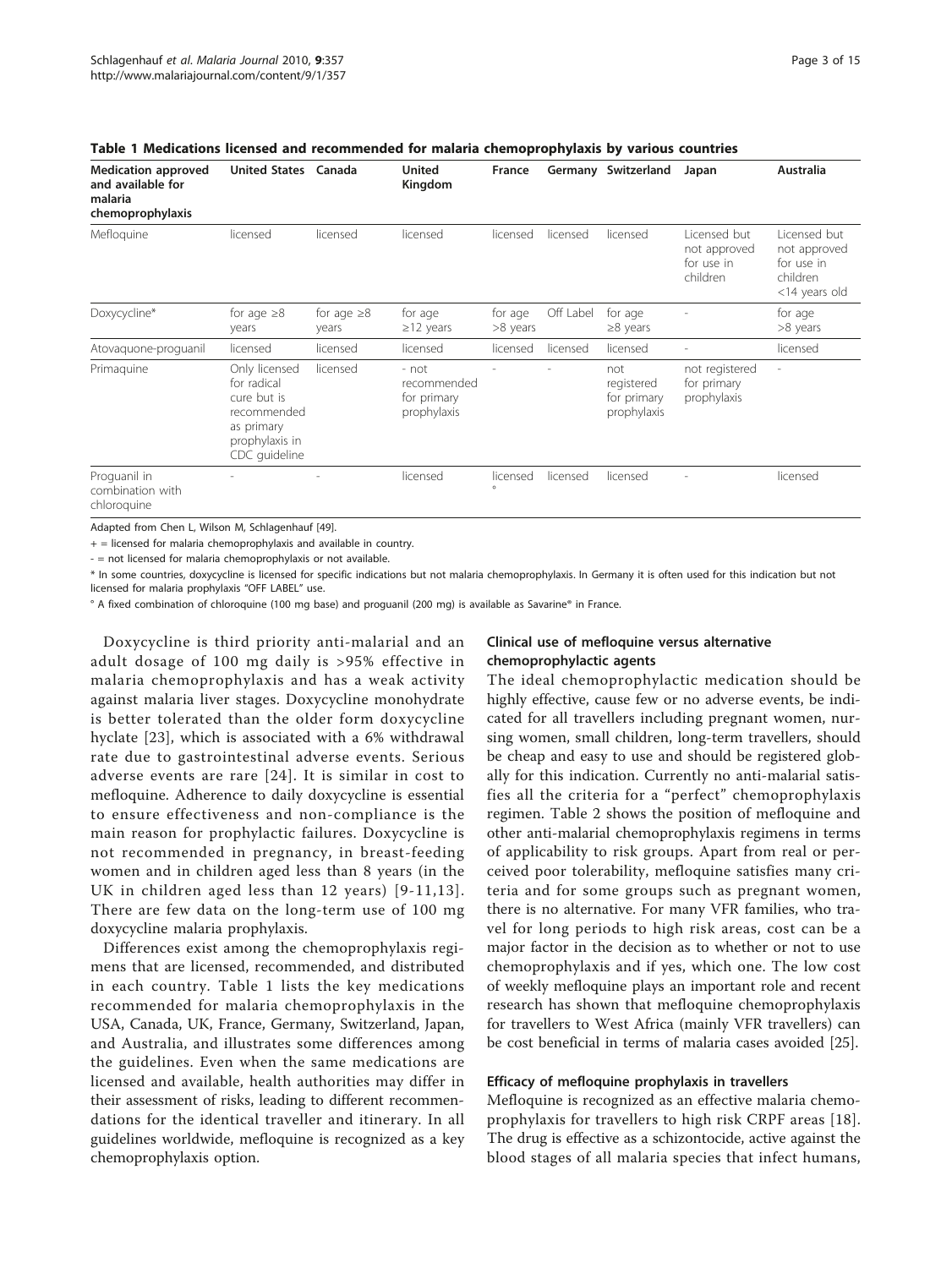<span id="page-3-0"></span>

#### Table 2 Current malaria chemoprophylactic regimens based on their applicability for risk groups

| Drug                    | Efficacy° | <b>Tolerability</b> | Long-term travel | Pregnancy | Breastfeeding | Small children <8 yrs | Cost*    |
|-------------------------|-----------|---------------------|------------------|-----------|---------------|-----------------------|----------|
| Mefloquine              | $+++$     |                     |                  |           |               | $^{+++}$              |          |
| Atovaguone/Proguanil    | $+++$     | $^{+++}$            |                  |           | $+ + +$       | $^{+++}$              |          |
| Doxycycline             | $^{+++}$  | $^{+++}$            |                  | $\sim$    | $\,$          |                       | $^{+++}$ |
| Chloroquine/Proguanil + |           |                     |                  | $^{++}$   |               |                       |          |

° Efficacy of less than 75% gives a score of +, efficacy over 90% gives a score of +++ (Efficacy scores valid except for limited multi-drug resistant areas on the Thai-Cambodian and Thai-Myanmer borders).

\*The lower the cost, the higher number of +, Weighting is arbitrary and can be modified to specific travellers and itineraries. In the table, emphasis is placed on risk groups.

§ Perceived tolerability is poor but serious adverse events are rare.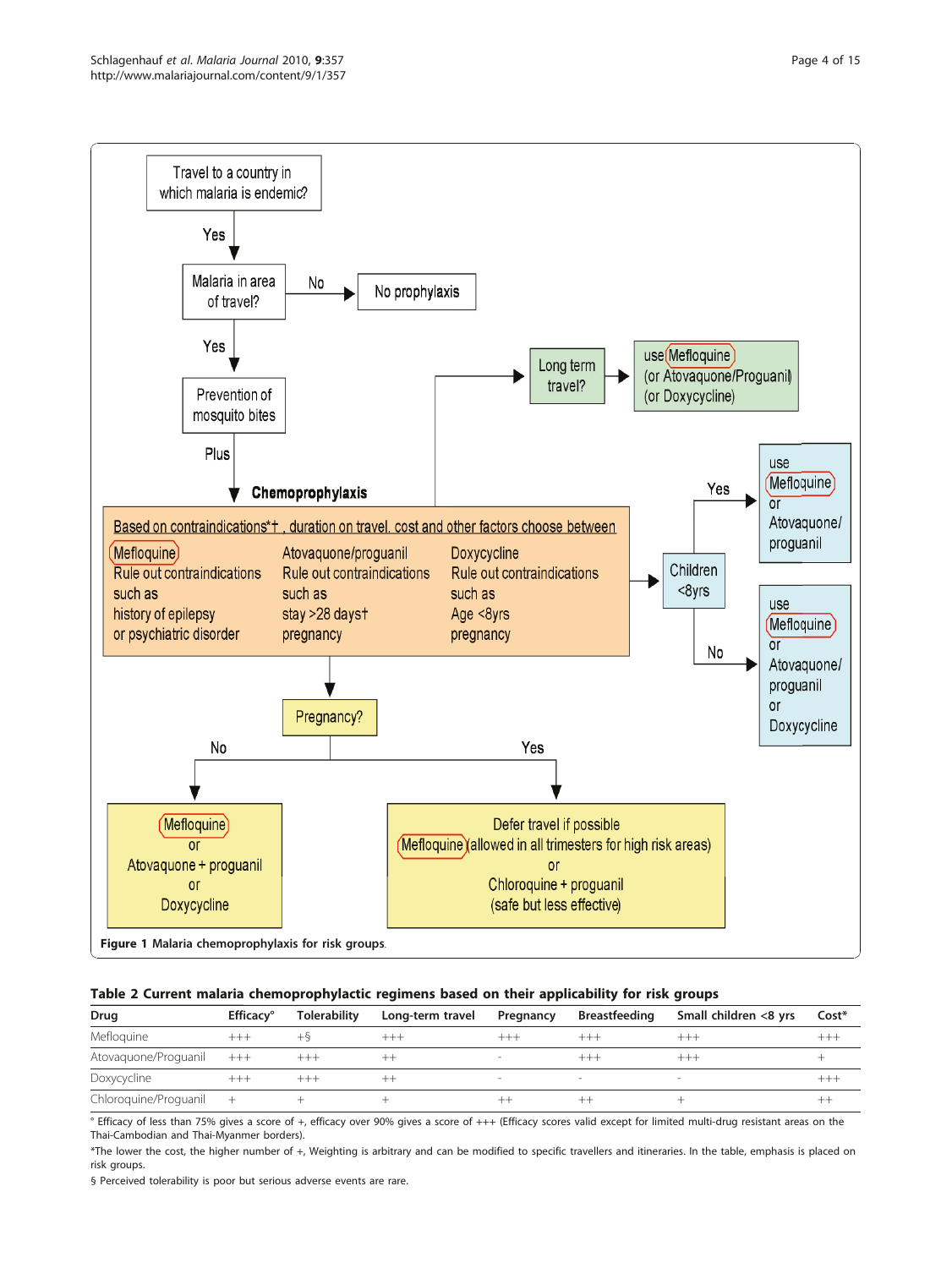including Plasmodium knowlesi [[19,20](#page-12-0)]. The first report of mefloquine resistance came from Thailand in 1982 and this region remains a focus of resistance particularly on the Thai-Cambodian and Thai-Burmese borders where prophylaxis breakdown has been observed. As reviewed by Mockenhaupt, reports of mefloquine treatment or prophylactic failures have been reported from distinct foci in Asia and to a lesser extent, from Africa and the Amazon Basin in South America [[26\]](#page-12-0).

# Prophylactic failures and resistance

In many geographic regions, mapping of prophylactic failures, mainly in non-immune individuals has been used to detect early resistance development although it should be emphasized that prophylactic failures do not prove resistance. Mefloquine blood concentrations of 620 ng/ml are generally considered necessary to achieve 95% prophylactic efficacy [\[27\]](#page-12-0). As defined by Lobel, a prophylactic failure is defined as a confirmed P. falciparum infection in persons with mefloquine blood levels in excess of this protective level. Using this definition, an analysis of 44 confirmed P. falciparum cases, acquired in sub-Saharan Africa showed five volunteers with mefloquine-resistant *P. falciparum* malaria [[27\]](#page-12-0). Other confirmed cases were attributed to poor compliance and the authors concluded that prevalence of mefloquine-resistant malaria in sub-Saharan Africa is still low. With regard to cross-resistance, there is recent evidence that exposure of parasite populations to antimalarial drug pressure may select for resistance not only to the drug providing the pressure but also to other novel drugs. This was shown in Northern Cameroon, West Africa, where the detection of a high level of resistance to mefloquine was attributed to cross resistance with quinine [[28\]](#page-12-0), a drug that had been used in the area. Resistance to mefloquine appears to be distinct from chloroquine resistance, as shown by the activity of mefloquine against CRPF and by the inefficacy of verapamil to reverse mefloquine resistance. Moreover, in vitro studies have documented an inverse relationship between chloroquine and mefloquine resistance. Mefloquine resistance is associated with halofantrine resistance [[29\]](#page-12-0) and quinine resistance [[30\]](#page-13-0). Penfluridol, a psychotropic drug has been reported to reverse mefloquine resistance in *P. falciparum in vitro* [[31](#page-13-0)].

Innate resistance is still controversial and may to some extent be explained by cross resistance to other drugs [[26\]](#page-12-0). The molecular basis of mefloquine resistance is currently unknown but may be the result of mutation or amplification of certain gene products, such as *Pgh1*, an energy-dependent transporter encoded by the mdr (multi-drug resistant) homolog Pfmdr1. Later studies demonstrate that mutations in *Pfmdr1* may confer mefloquine resistance to sensitive parasites [\[30](#page-13-0)].

In summary mefloquine is recognized as a highly effective malaria chemoprophylaxis for non-immune travellers to high risk areas of chloroquine-resistant Plasmodium falciparum with the exception of clearly defined areas of multi-drug resistance mainly limited to Thai border areas.

# Use of mefloquine in groups at high risk of malaria **Pregnancy**

Falciparum malaria in a pregnant woman poses significant risks for the mother, foetus and the neonate. A study of imported malaria cases from 2002 showed that 7% of imported malaria cases in the USA occurred in pregnant women of whom only 28% reported taking a recommended malaria chemoprophylaxis [[31](#page-13-0)]. In France, the country with the highest number of imported malaria cases, 3-5% of all cases occur in pregnant women [[32\]](#page-13-0). Women who have little or no immunity such as non-immune travellers are prone to episodes of severe malaria leading to stillbirths, spontaneous abortions or even maternal death. Foetal and peri-natal loss is estimated to be as high as 60-70% in non-immune women with malaria [[33\]](#page-13-0). Travel by pregnant women or women who might become pregnant to destinations where chloroquine resistant *P. falciparum* (CRPF) malaria is transmitted should be avoided or deferred when possible.

Travellers to areas of chloroquine resistant P. falciparum need effective strategies to prevent malaria. Protection against mosquito bites is essential and a combination of protective measures including insecticide treated bed nets and DEET-(N, N-diethyl-3-methylbenzamide), containing repellents are considered safe in pregnancy and are recommended although the efficacy of these measures for pregnant women has not been unequivocally proven. Chloroquine and proguanil can be used by pregnant women but because chloroquine resistance is widespread, this combination has limited applicability. For high risk areas of chloroquine resistant P. falciparum, an effective chemoprophylaxis is imperative and the choice is a difficult one. Doxycycline is not recommended in pregnancy mainly based on the experience that tetracyclines cross the placenta and can lead to disturbances of skeletal growth, permanent discoloration of teeth, corneas and lenses [[34\]](#page-13-0). Due to insufficient data, the combination atovaquone/proguanil (Malarone®) is not recommended in pregnancy although proguanil is widely used and considered safe in pregnancy and no teratogenicity has been observed in animal studies using atovaquone. Because of ethical and safety restrictions, few anti-malarials have been evaluated for pregnant, nonimmune travellers [[35](#page-13-0)] and a Cochrane review concluded that reliable research about the benefits and harms of treatments for malaria in pregnant women is scarce [[36\]](#page-13-0).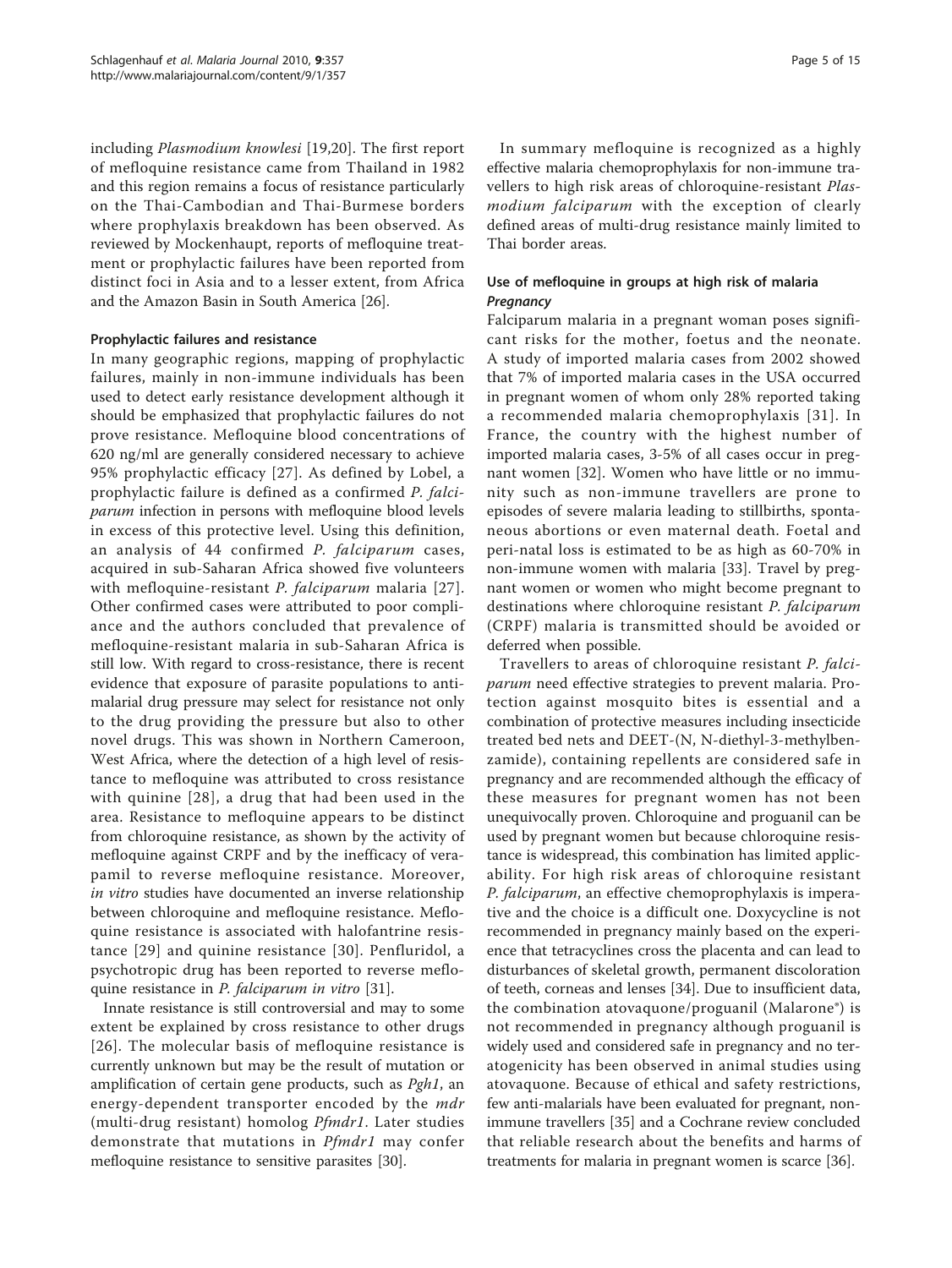Currently, therefore, mefloquine is the only option for pregnant women who cannot defer travel and who need an effective chemoprophylaxis when visiting chloroquine resistant malaria endemic areas. Literature reviews and post-marketing surveillance studies of the Roche Drug Safety Database [[32](#page-13-0),[37](#page-13-0)] have been positive for mefloquine use, even in the first trimester and have shown a low birth prevalence <4.5% of congenital malformations in women exposed to mefloquine (as Lariam®) during pregnancy. This level is within the background population level of congenital malformations estimated at between 5-6% [\[38\]](#page-13-0).

These data have allowed expert groups to recommend mefloquine during pregnancy although a survey of the recommendations made by expert groups shows a variation in the advice given (Table 3). The WHO, UK and Swiss guidelines [\[9,11](#page-12-0),[13\]](#page-12-0) sanction the use of mefloquine during pregnancy if there is travel to a high risk area but are more restrictive in the first trimester. The US and Canadian guidelines [[10,12\]](#page-12-0) now allow the use of mefloquine in all trimesters by pregnant women who cannot defer travel and who are at risk of contracting malaria. This decision was based on the view that the body of evidence showing that mefloquine is safe in pregnancy is adequate. Furthermore, the American and Canadian advice does not specify the need to avoid pregnancy for three months post exposure to mefloquine.

# Breastfed infants and small children

Young children are at special risk for malaria because of their inability to protect themselves from mosquitoes,

the difficulty in administering anti-malarial drugs and the rapidity at which they become severely ill. Parents and guardians must pay particular attention to insect protection measures including repellents and treated bed nets.

Malaria chemoprophylaxis in the very young infant is a challenge. Although most anti-malarials taken by the mother will be present in breast milk, the drug concentrations are not considered high enough to provide an adequate protective dose for the infant.

With regard to breastfeeding, chloroquine, atovaquone/proguanil and mefloquine are considered compatible with breastfeeding. Proguanil is excreted into human milk in small quantities and in a rat study, atovaquone concentrations in milk were 30% of the concurrent atovaquone concentrations in the maternal plasma. Doxycycline is not routinely recommended.

The use of chloroquine prophylaxis is allowed in very small children but use is limited by widespread resistance to the drug. Atovaquone/proguanil prophylaxis (as paediatric tablets) can be used for children weighing more than 11 kg in Europe and in the US for children >5 kg according to new CDC guidelines [\[10](#page-12-0)]. Doxycycline is for children aged >8 yrs (in the UK doxycycline is only allowed for children aged >12 years). Mefloquine can be used for children >5 kg. This anti-malarial is well tolerated in children with good adherence due to simple once weekly dosage. The drug is bitter and parents should disguise the taste using chocolate or yoghurt. The tablets can be easily cut or broken and this regimen is very suitable for children who are travelling for long

Table 3 Position of expert guidelines regarding the use of mefloquine in pregnancy

| <b>Expert Group</b>                                                                       | Recommendation                                                                                                                                                                                                                                                                                                                                                                                                                                       |  |  |
|-------------------------------------------------------------------------------------------|------------------------------------------------------------------------------------------------------------------------------------------------------------------------------------------------------------------------------------------------------------------------------------------------------------------------------------------------------------------------------------------------------------------------------------------------------|--|--|
| Manufacturer's label. International standard prescribing<br>information                   | Mefloquine should be used during the first trimester only if the expected benefit justifies<br>the potential risk to the fetus. Women of childbearing potential should be advised to<br>practise contraception during malaria chemoprophylaxis with mefloquine and for up to 3<br>months thereafter. However in the case of unplanned pregnancy, malaria<br>chemoprophylaxis with Lariam® is not considered an indication for pregnancy termination. |  |  |
| UK Health Protection Agency Advisory Committee on<br>Malaria Prevention for UK Travellers | Mefloquine should only be used in pregnancy if the need for it is great*. Women capable<br>of childbearing should take contraceptive precautions while taking mefloquine and for<br>three months after the last dose. Having taken mefloquine inadvertently during pregnancy<br>is usually not viewed as an indication to terminate a pregnancy.                                                                                                     |  |  |
| World Health Organisation                                                                 | Mefloquine can be used in the second and third trimester. Pregnancy should be avoided<br>for three months after use of the drug.                                                                                                                                                                                                                                                                                                                     |  |  |
| Centers Disease Control (CDC) (US expert group)                                           | Use is permissible in all trimesters by pregnant women traveling to areas with known CQ-<br>resistant P. falciparum when travel cannot be deferred. There is no clause suggesting that<br>pregnancy should be avoided for three months following mefloquine use.                                                                                                                                                                                     |  |  |
| Committee to advise on tropical medicine and travel<br>(CATMAT) (Canadian expert group)   | Use is permissible in all trimesters by pregnant women traveling to areas with known CQ-<br>resistant P. falciparum when travel cannot be deferred. There is no clause suggesting that<br>pregnancy should be avoided for three months following mefloquine use.                                                                                                                                                                                     |  |  |
| SWISS working group                                                                       | Mefloquine should be used during the first trimester only if the expected benefit justifies<br>the potential risk to the foetus. Women of childbearing potential should be advised to<br>practise contraception during malaria chemoprophylaxis with mefloquine and for up to 3<br>months thereafter.                                                                                                                                                |  |  |

(\* An electronic update of the UK guidelines states the following: " After expert advice, mefloquine may be considered for use in the first trimester of pregnancy" [http://www.hpa.org.uk/infections/topics\\_az/malaria/menu.htm](http://www.malariajournal.com/content/9/1/357))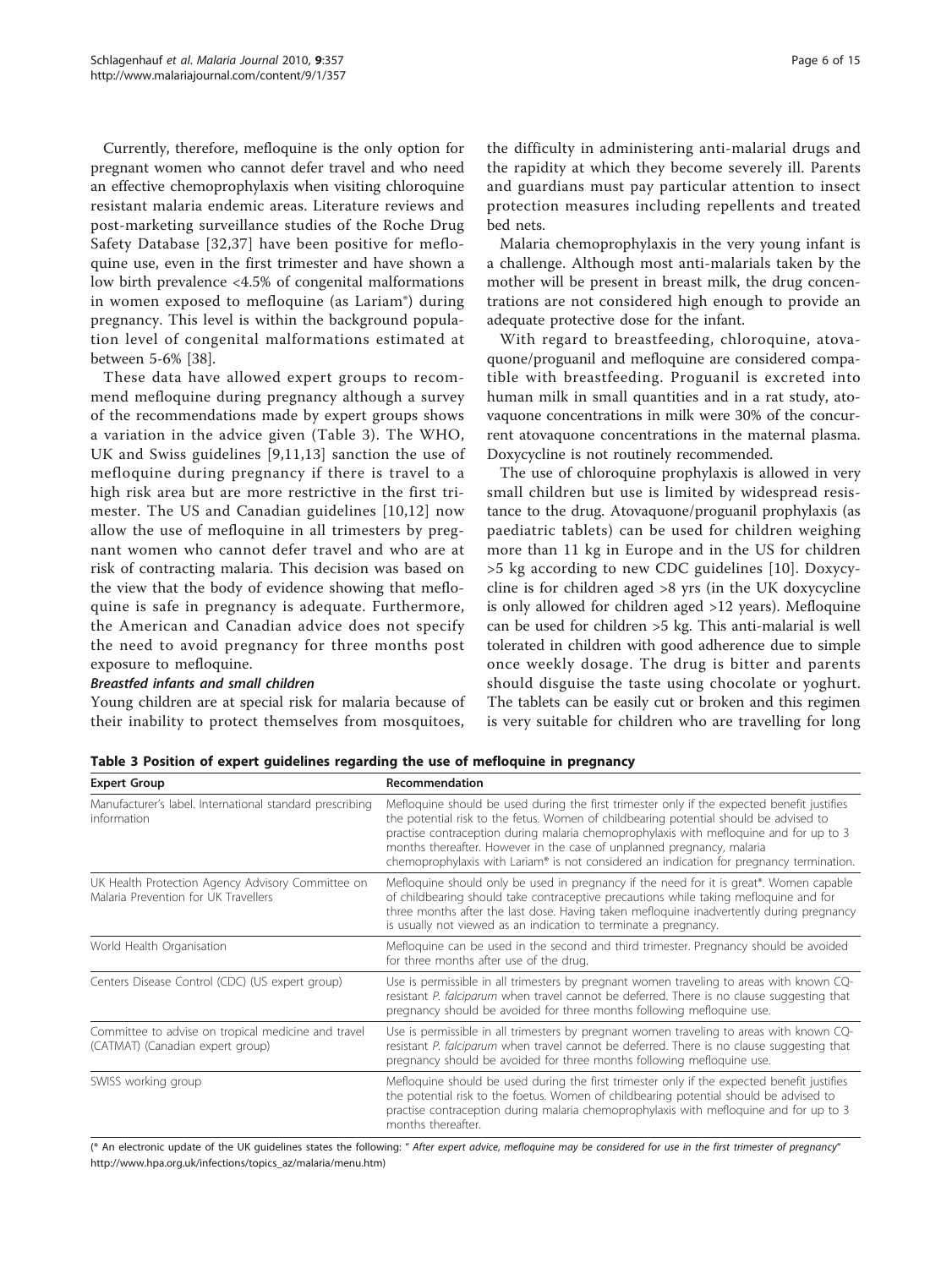periods of time. Mefloquine is not approved for use in young children in Japan [[17](#page-12-0)] or in Australia [\[16\]](#page-12-0). The findings of the studies done in children indicate a predictable pharmacokinetic profile of mefloquine in children, which is similar to that observed in adults [[39](#page-13-0)]. The main age related difference in pharamacokinetics is that clearance per body weight is higher in older children aged 5-12 years compared to younger children aged 6 to 24 months [\[39,40](#page-13-0)].

# Long-term travellers

A review of the literature shows that 15-82% of longterm travellers, who spend lengthy periods in Africa, will report malaria [\[41\]](#page-13-0). In high-risk areas, the probability of being infected by malarial sporozoites increases to almost 100% when the stay in the endemic area exceeds four weeks with an average of 10 bites per night assuming that 1% of bites are infective [[42](#page-13-0)]. This crude, statistical extrapolation underlines the necessity for exposure and prevention strategies during prolonged travel in malaria-endemic areas.

The terminology "long-term" usually refers to nonimmune travellers who visit malaria endemic areas for a period of six months or longer. Typical long-term travellers include urban expatriates (such as diplomats, IT personnel), rural expatriates (mining workers, missionaries, humanitarian), military groups, Peace Corps volunteers, students, backpackers and occupational travellers [[41\]](#page-13-0). Malaria prevention for these groups presents enormous challenges and there are few data on long-term use of anti-malarials. Studies on Peace Corps volunteers in West Africa provide the most robust data [[27\]](#page-12-0). Some studies exist on long-term use of malaria prophylaxis and point to adherence with medication as a major stumbling block. Doxycycline, used for treatment of skin infections for months, can also be used as malaria prophylaxis with daily dosing, but side effects, especially vaginal candidiasis in women and photosensitivity is a problem in long-term users. Another option is the use of daily atovaquone/proguanil. In many countries outside of North America, use of the atovaquone/ proguanil combination is limited to a period of 28 days. Data on the long-term use of doxycycline and atovaquone/proguanil are limited although some data are available on the use of atovaquone/proguanil chemoprophylaxis for periods longer than twenty weeks [[43](#page-13-0)-[45\]](#page-13-0). Long-term daily dosing is considered a risk factor for non-adherence. Mefloquine is a chemoprophylaxis regimen that has been adequately evaluated in the longterm setting and is a good option if well tolerated. There is documented long-term use of this medication in Peace Corps groups who took mefloquine for period of more than one year in West Africa [[27](#page-12-0)] and were effectively protected against malaria in this high risk area, with a very low overall discontinuation rate due to adverse events (0.9%). They also noted that the frequency of reported adverse events decreased with prolonged use suggesting that mild symptoms are well tolerated. Pennie and colleagues reported on the steady state pharmacokinetics of weekly mefloquine in longterm travellers [\[46](#page-13-0)] and showed that toxic accumulation of the drug did not occur during prolonged weekly dosing. Mefloquine chemoprophylaxis use is well documented in long-term travellers and if well tolerated, can be used for prolonged periods [\[47\]](#page-13-0). The long half-life of the drug allows for weekly dosing and thus good adherence [[48](#page-13-0)].

# Performance impact of mefloquine - use of mefloquine while flying, driving or diving

Because many reports highlighted neuropsychological mefloquine events, concern emerged that the use of mefloquine prophylaxis may impair performance and precision while driving, operating machinery or for soldiers in combat situations. For travellers, the impact of mefloquine on driving performance, in particular, required clarification. A review of mefloquine clinical toxicity studies including a study on driving performance with alcohol challenge showed that mefloquine, with or without small quantities of alcohol, does not impair driving [\[49\]](#page-13-0). Additionally, some diving schools prohibit the use of mefloquine although there is no scientific basis to support this ban. These controlled studies suggest that although mefloquine is associated with neuropsychological events in travellers, there is no performance deficit in persons who tolerate the drug [[49\]](#page-13-0).

## Malaria chemoprophylaxis for senior citizens

Older travellers are less likely to report adverse events with mefloquine than their younger counterparts [[50](#page-13-0)]. One study specifically compared tolerability in senior travellers (>60 years) and younger travellers and found 9.7% of older travellers reported adverse events attributed to their anti-malarial medication compared to 13.6% in the (20-59 years) age group ( $p < 0.05$ ) [[50](#page-13-0)].

# VFR travellers

Travellers visiting friends and relatives (VFR), mainly immigrants and their children returning to their home country for vacations, are at particularly high risk for largely preventable infectious diseases such as malaria. In Western Europe, there are currently 20 million foreigners of which the majority are settled immigrants. One third come from a country outside of Europe. Increased global mobility and eased travel as well as the growing number of immigrants from malaria endemic countries have contributed to increased numbers of imported malaria cases in Europe. The immigrants from malaria endemic countries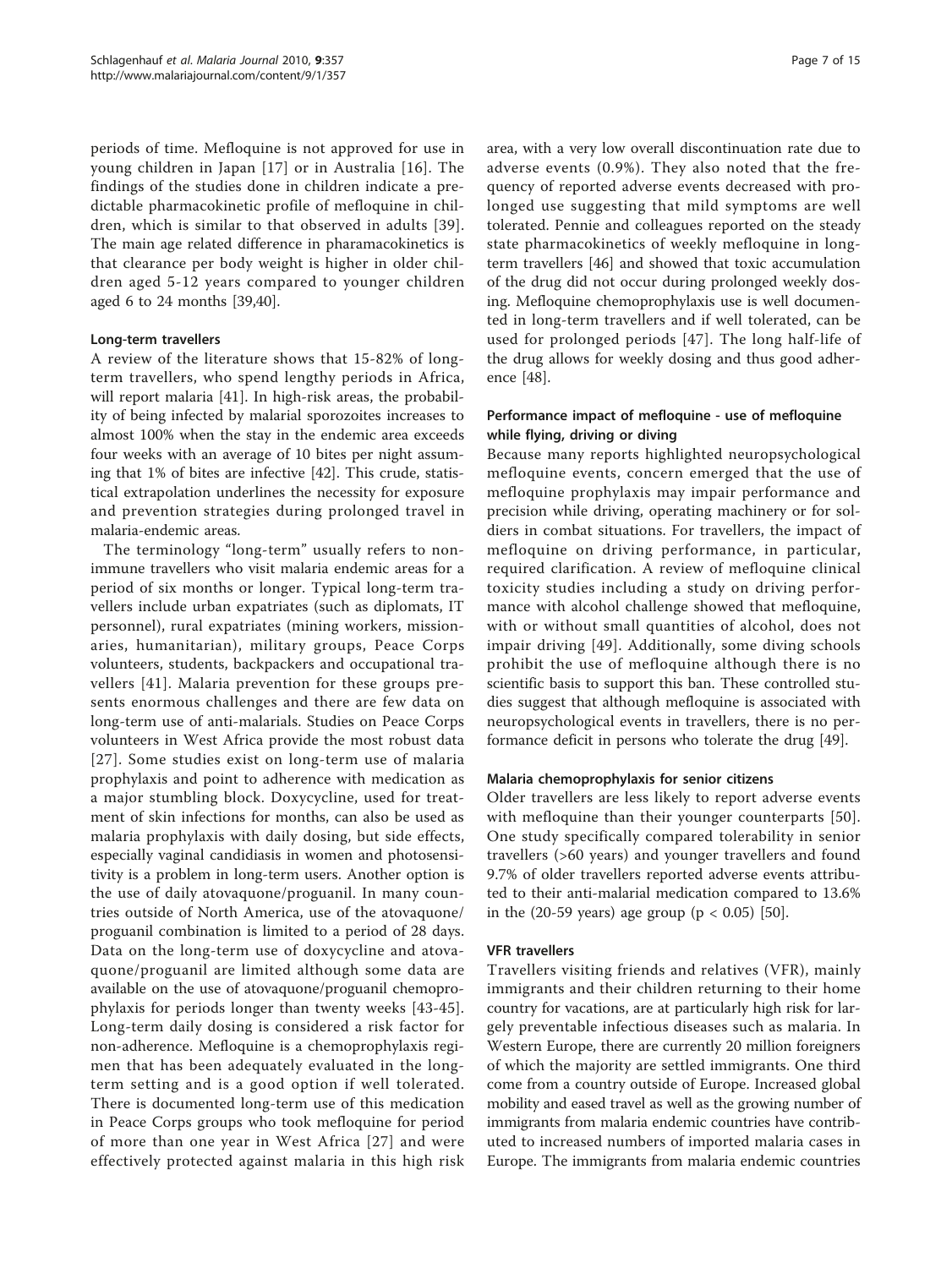constitute a special risk group with high levels of malaria importation because they visit high risk areas for prolonged periods, are less likely to stay in air-conditioned hotels and often their status and financial circumstances hinder access to malaria chemoprophylaxis [[25\]](#page-12-0). Mefloquine offers a reasonably priced option for financially constrained individuals or families who visit high-risk endemic areas. A recent analysis showed that mefloquine was cost-effective for travellers to high-risk areas to West Africa [[25](#page-12-0)].

# Mefloquine and interactions

Mefloquine should not be used concomitantly with quinine or halofantrine and other structurally related anti-malarials or with medications that have central or peripheral nervous system activity. These interactions are well described in the labelling. A retrospective analysis of a database of anti-malarial tolerability data showed that other co-medications commonly used by travellers (such as anti-diarrhoea medication) have had no significant clinical impact on the safety of prophylaxis with mefloquine [[51](#page-13-0)]. Mefloquine is extensively metabolized in the liver by CYP3A4, therefore, caution should be exercised when mefloquine is concomitantly administered particularly with potent CYP3A4 inhibitors such as ketoconazole. The co-administration of mefloquine with cardioactive drugs might contribute to the prolongation of QTc intervals, although, in the light of the information currently available, co-administration of mefloquine with such drugs is not contraindicated but should be monitored. Vaccination with oral live typhoid or cholera vaccines should be completed at least three days before the first dose of mefloquine.

Mefloquine and its metabolite are not appreciably removed by haemodialysis [[52\]](#page-13-0). No special dosage adjustments are indicated for dialysis patients to achieve concentrations in plasma similar to those in healthy volunteers.

#### Tolerability of mefloquine and adverse events

There is considerable controversy among international experts regarding the tolerability of mefloquine prophylaxis versus alternative regimens, such as doxycycline, chloroquine/proguanil and, the combination atovaquone/proguanil.

Adverse events can be divided into common events, usually mild and affecting large percentages of users and rare events, which are seen much less frequently and often recognized only after millions of users have used the drug. Rare events are usually not discovered in phase III trials and rely on post-marketing surveillance, which make the true incidence very uncertain as unreported events are likely.

There is only one double blind, randomized controlled trial [[22](#page-12-0)] which compared all current malaria prophylactic regimens and analysed adverse events in 623 travellers randomized to atovaquone/proguanil (Malarone®), mefloquine (Lariam®), doxycycline (Vibramycin®) and chloroquine plus proguanil (Savarin®). Forty five percent of chloroquine and proguanil users reported mild to moderate adverse events, 42% of mefloquine users, 33% of doxycycline users and 32% of atovaquone/proguanil users. Significant adverse events (that interfered with daily activity) were reported in 11% of mefloquine users, 12% in chloroquine plus proguanil users, 6% in doxycycline users and 7% in atovaquone and proguanil users. Thus all malaria chemoprophylaxis regimens are associated with adverse events and many of the differences between the arms were not significant. It should be emphasized that an adverse event is not necessarily attributable to the anti-malarial drug, but reflects all intercurrent events experienced during the use of the drug.

An overview of the studies and databases comparing use of malaria chemoprophylactic agents in travellers (Tables [4](#page-8-0) and [5\)](#page-8-0) shows largely disparate results due to differing designs, definitions and methodologies and differing study populations. Regarding the reporting of any AE, the incidence during use of mefloquine is usually equivalent to the incidence reported for almost all chemoprophylactic regimens. However, women, in particular, were significantly more likely to experience adverse events [[22](#page-12-0),[53,54](#page-13-0)].

# Withdrawal rates

Although often a subjective report by the traveller, when some measure of severity is applied to AE reporting, it appears that between 11-17% of travellers using mefloquine and other anti-malarials are, to some extent, incapacitated by adverse events. The extent of this incapacitation is often difficult to quantify and a good measure of the impact of adverse events is the extent of chemoprophylaxis curtailment or withdrawal from chemoprophylaxis. In a study of 5,120 Italian soldiers, deployed in Somalia and Mozambique in 1992-1994, the rate of prophylaxis discontinuation in chloroquine/proguanil users was 1.5% compared with a significantly lower rate of discontinuation in mefloquine users (0.9%) [[55\]](#page-13-0). A controlled four-arm, double-blind, study showed intermediate withdrawal rates for mefloquine (3.9%) and doxycycline (3.9%) versus chloroquine/proguanil (5.2%) compared with atovaquone/proguanil which had the lowest withdrawal rate (1.8%) [[22\]](#page-12-0).

# The 2009 Cochrane Report

The latest Cochrane report [[56](#page-13-0)] used eight controlled trials ( $n = 4240$  participants) to evaluate current drugs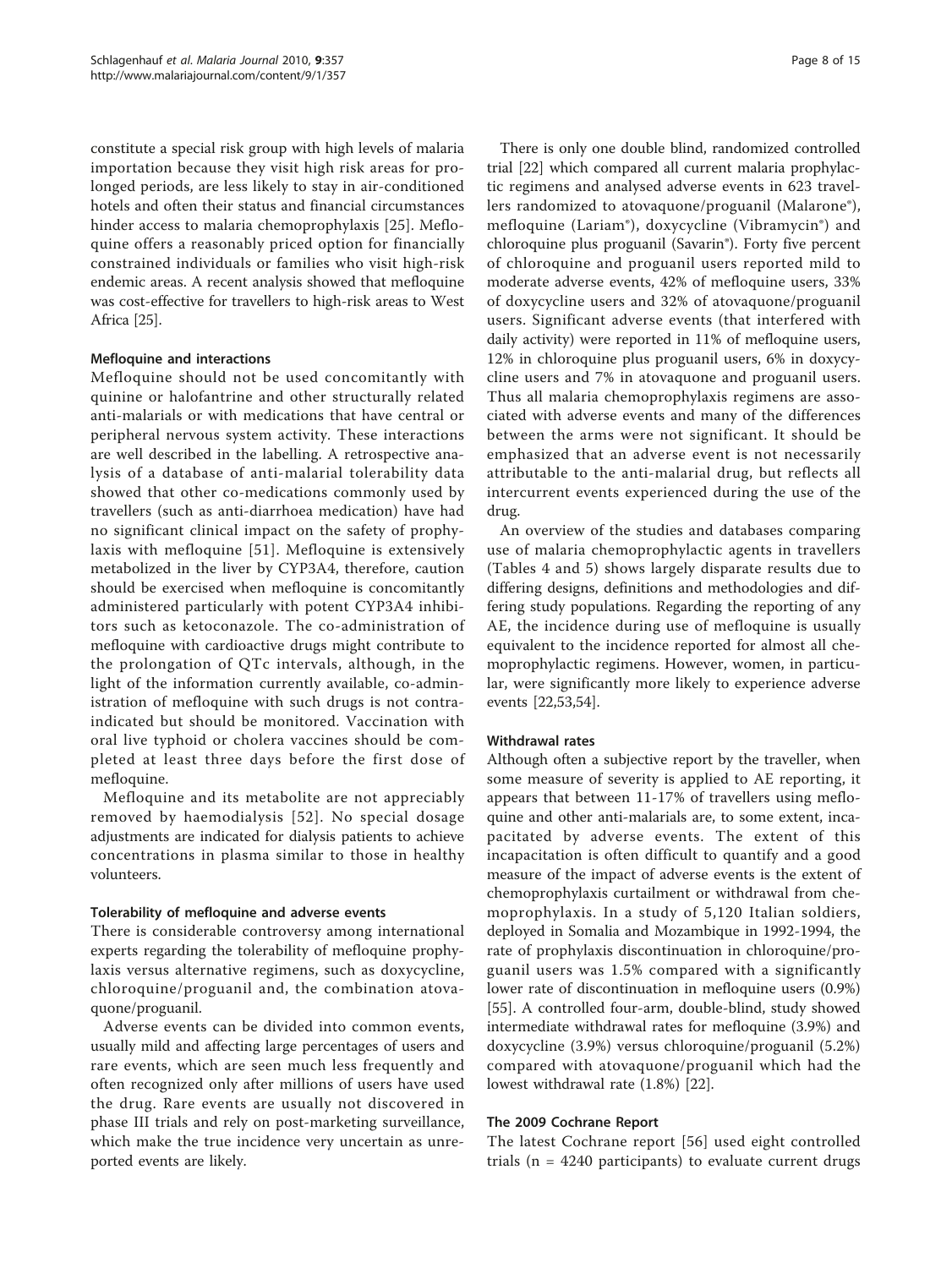| Study             | Population    | Mefloquine | Doxycycline | Atovaguone<br>Proguanil  | Chloroquine<br>Proguanil |
|-------------------|---------------|------------|-------------|--------------------------|--------------------------|
| Phillips 1996     | Australian    | 11.2       | 6.5         | $\overline{\phantom{0}}$ | $\overline{\phantom{a}}$ |
| Schlagenhauf 1996 | <b>Swiss</b>  | 11.2       | $\sim$      | $\overline{a}$           | $\sim$                   |
| Barrett 1996      | UK            |            | $\sim$      | $\sim$                   | 16                       |
| Steffen 1993      | European      | 13         | $\sim$      | $\overline{\phantom{0}}$ | 16                       |
| Hogh* 2000        | International | $\sim$     | $\sim$      | 0.2                      | 2.0                      |
| Overbosch* 2001   | International | 5.0        | $\sim$      | 1.0                      | $\overline{\phantom{a}}$ |
| Schlagenhauf 2003 | International | 10.5       | 5.9         | 6.7                      | 12.4                     |

<span id="page-8-0"></span>Table 4 Adverse events interfering with daily activity (% of users)

Adapted from Schlagenhauf P [\[18\]](#page-12-0)

\* stopped taking anti-malarials

° more AE with hyclate than monohydrate

(mefloquine, atovaquone/proguanil, doxycycline, chloroquine/proguanil) used for preventing malaria in travellers. No serious adverse events were reported in the users of any chemoprophylaxis. With regard to tolerability, the authors found that the chloroquine/proguanil regimen was the most poorly tolerated and had the most gastro-intestinal adverse events while atovaquone/ proguanil and doxycycline had fewer neuropsychiatric adverse events than mefloquine. Overall the atovaquone/proguanil combination had fewer adverse events than mefloquine (RR 0.72), fewer gastrointestinal type adverse events (RR 0.54) and fewer neuropsychiatric adverse events (RR 0.86) and a better Total Mood Disturbance (TMD) score compared to mefloquine. The authors concluded however, that the quality of available evidence on tolerability is poor and that other factors such as cost, ease of administration, type of traveller and itinerary are also key factors in choosing an appropriate anti-malarial.

### Serious adverse events

These are adverse events that constitute an apparent threat to life, which require or prolong hospitalization or which result in severe disability. Steffen's large cohort study in travellers to East Africa estimated that one in 10,600 mefloquine users to have a serious adverse event (53). The study observed five probably mefloquine associated hospitalizations: two cases of seizures, 2 psychotic

episodes and one case of vertigo. The rate of such events for chloroquine/proguanil users was 1/5,100 [[57](#page-13-0)].

Data on serious adverse events only become available after widespread use of the anti-malarial and data is available for older drugs, such as mefloquine and chloroquine.

In one retrospective cohort analysis, serious neuropsychiatric AEs involving hospitalization were noted for 1:607 mefloquine users versus 1:1,181 chloroquineproguanil users [[58\]](#page-13-0).

The British army's experience with mefloquine prophylaxis found the incidence of severe neuropsychiatric reactions to be  $\leq$ 1:6,000 [\[59](#page-13-0)]. The most recent and comprehensive evaluation of serious events was a US analysis of hospitalizations [[48](#page-13-0)] that found no association between mefloquine prescriptions and serious adverse events (as measured by hospitalizations) across a wide range of outcomes including mental disorders and diseases of the nervous system.

# Neuropsychiatric adverse events

This is the main area of controversy in the literature regarding the tolerability of mefloquine. Neuropsychiatric disorders include two broad categories of symptoms namely central and peripheral nervous system disorders (including headache, dizziness, vertigo, seizures) and psychiatric disorders (including major psychiatric disorders, affective disorders, anxiety and sleep disturbances).

Table 5 Incidence of SERIOUS# Adverse Events during Chemoprophylaxis

| Report                 | Population  | Mefloquine | Doxycycline | Atovaguone<br>Proguanil | Chloroquine<br>Proguanil |
|------------------------|-------------|------------|-------------|-------------------------|--------------------------|
| MacPhearson 1992       | Canadian    | 1/20.000   |             |                         |                          |
| Steffen 1993           | European    | 1/11,000   |             |                         | 1/5000                   |
| Croft 1996             | UK soldiers | 1/6.000    |             |                         |                          |
| Barrett 1996           | UK          | 1/600      |             |                         | 1/1200                   |
| Roche Drug Safety 1997 | Worldwide   | 1/20.000   |             |                         |                          |

Adapted from Schlagenhauf P [\[18\]](#page-12-0)

# Hospitalization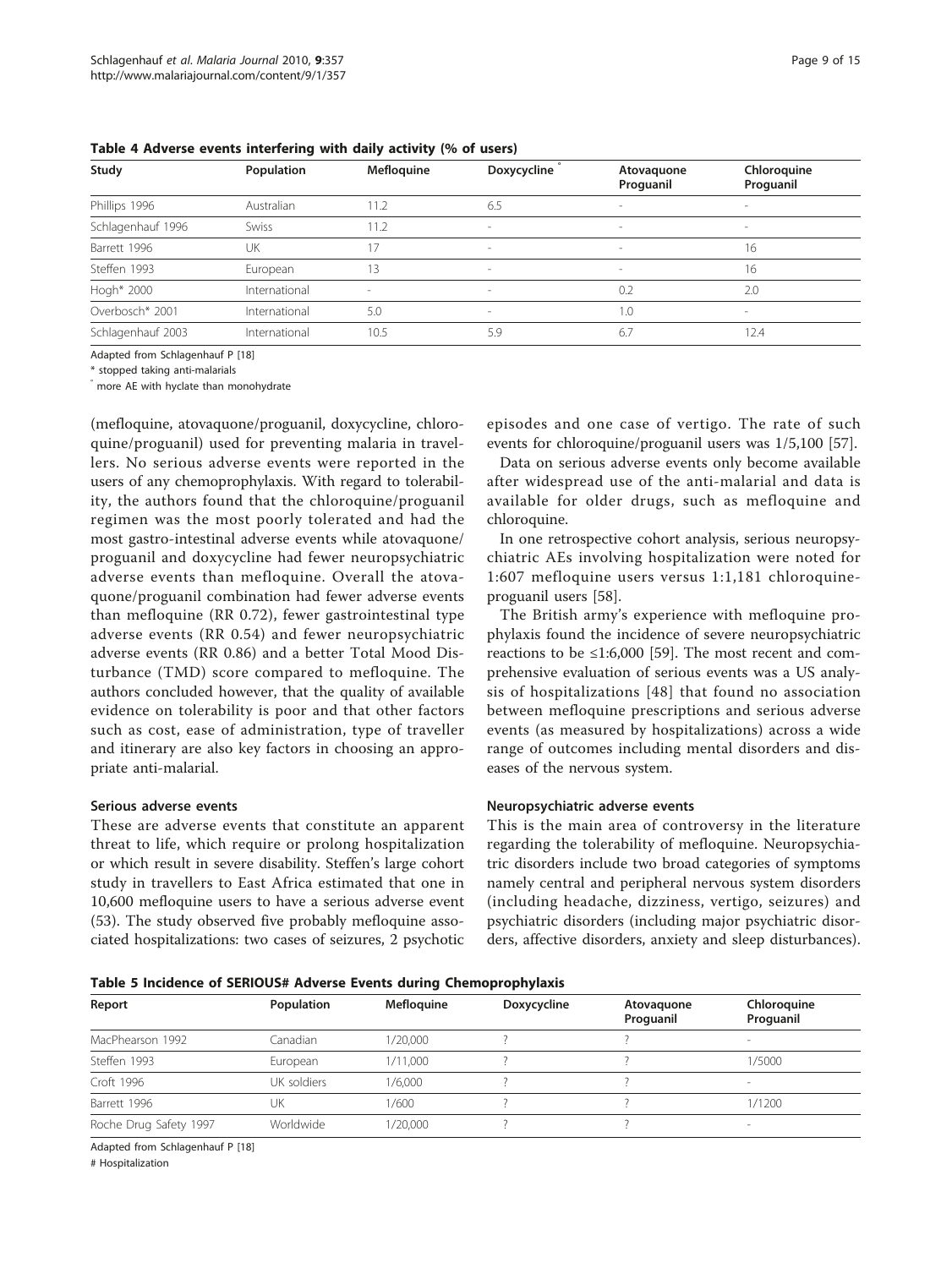Lobel *et al* [\[27\]](#page-12-0) found an incidence of strange dreams (25%), insomnia (9%) and dizziness (8.4%) in Peace Corps volunteers using long-term mefloquine prophylaxis similar to those reported by users of chloroquine (corresponding incidence 26%, 6.5%, 10%). No serious neuropsychiatric reactions were causally associated with mefloquine use in this study. Steffen et al [[57\]](#page-13-0). reported similar findings in an analysis of tourists  $(n = 139,164)$ returning from East Africa. Headache was observed in 6.2% of mefloquine users versus 7.6% of chloroquine/ proguanil users, and dizziness, depression and insomnia by 7.6%, 1.8% and 4.2% of mefloquine users versus 5.5%, 1.7% and 6.3% of the chloroquine/proguanil group. In the UK retrospective survey with telephone interviews [[58](#page-13-0)] significantly more neuropsychiatric AE were reported by mefloquine users compared with travellers taking the chloroquine/proguanil combination. Neuropsychiatric events classified as disabling were reported by 0.7% of mefloquine and 0.09% chloroquine/proguanil users, respectively ( $P = 0.021$ ). Two travellers taking mefloquine (1:607) versus one traveller using chloroquine/proguanil (1:1181) were hospitalized for such events. Controlled studies have shown a significant excess of neuropsychiatric events in mefloquine users versus comparators [[22](#page-12-0)[,59](#page-13-0)].

More recent studies have used databases of electronically recorded prescriptions and diagnoses to define mefloquine exposure and outcome. The analysis of the UK-based General Practice Research Database [\[60](#page-13-0)] compared the risk for psychiatric disorders during or after the use of mefloquine with the risk of other anti-malarials; this large study concluded that mefloquine did not increase the first time diagnosis of depression, but may increase the risk of psychosis and anxiety reactions. A second large study in US service members used hospitalization as an objective measure of morbidity and concluded that mefloquine-prescribed personnel were at no increased risk of hospitalization for any disorder including mental disorders and diseases of the nervous system [[48](#page-13-0)].

The precise role of anti-malarial drugs in neuropsychiatric adverse events is difficult to define and the role of travel as a catalyst for such events should be considered together with other confounding factors such as gender predisposition and the use of recreational drugs. The WHO recommends that mefloquine be contraindicated for persons with a personal or family history of psychiatric disorders. In terms of all AE, studies have shown that women are significantly more likely to experience AE [[22](#page-12-0),[54](#page-13-0),[58,61-63\]](#page-13-0). This might be due to dose-related toxicity and one study has shown an association between low body weight and a relatively high risk of developing AE during malaria prophylaxis [[64\]](#page-13-0). It might be due to reporting bias, greater compliance with prescription or to gender related differences in drug

absorption, metabolism or CNS distribution or gene polymorphisms [[53\]](#page-13-0). Reduced or split dosage in women may provide comparable chemoprophylactic protection and may result in improved tolerability but data are lacking. Because of the long half-life of the drug, mefloquine induced neuropsychiatric adverse events may persist for months, but few data are available on the duration of such events [\[49\]](#page-13-0). New innovative research has sought to find biological, neurobiological or pharmacogenetic causes of neuropsychiatric adverse events. This has been made possible by new techniques in neurobiology, neurophysiology and genetic analyses that were hitherto unavailable in the early product life of the drug.

# Mechanisms underlying poor tolerability

Recent research in animal models proposes mechanisms that may explain the neuropsychiatric profile of adverse events associated with mefloquine. Some of the mechanisms that have been proposed to explain neuropsychiatric adverse events with mefloquine include disruption of calcium homeostasis of neuronal cells, inhibition of enzymes such as acetylcholinesterase or butylcholinesterase, inhibition of cellular transport systems (APTsensitive potassium channel, P-glycoprotein), blockage of receptors (adenosine A2A, p2x7, receptor-mediated spontaneous inhibitory postsynaptic currents) and blockage of intercellular channels (gap junctions) [[65](#page-13-0)]. The phenomenon of "connexin blockade" by mefloquine (and other substances) is receiving a lot of attention in the field of neuroscience as a possible mechanism for certain mefloquine associated adverse events. "Connexins" are neuronal gap junction proteins that occur in the brain, lens, retina, and elsewhere. These connexins are assigned numbers according to their molecular weight. The connexins Cx36 and Cx43 are widely distributed in neuronal tissue. With regard to its sensitivity to mefloquine, Cx36 is an important gap junction protein and is thought to be involved in synchronizing rhythmic activity of neurons in several brain regions. Experiments in a rat model show that mefloquine effectively blocks connexin 36 which may explain the biological basis of some of mefloquine's side-effects such as anxiety, confusion, dizziness and other neuropsychiatric effects [[66\]](#page-13-0). A paradoxical effect of connexin 36 blockade is an excitory effect on cerebral seizure-like activity (in rats and mice) as shown recently by Voss et al [\[67\]](#page-13-0).

Most of the studies on possible mechanisms of mefloquine neurotoxicity were conducted at relatively high mefloquine concentrations in animal models such as knockout mice or in rat brain slices and the transfer of knowledge acquired in these studies to healthy humans using mefloquine at chemoprophylaxis dosage still requires the bridging of a large knowledge gap.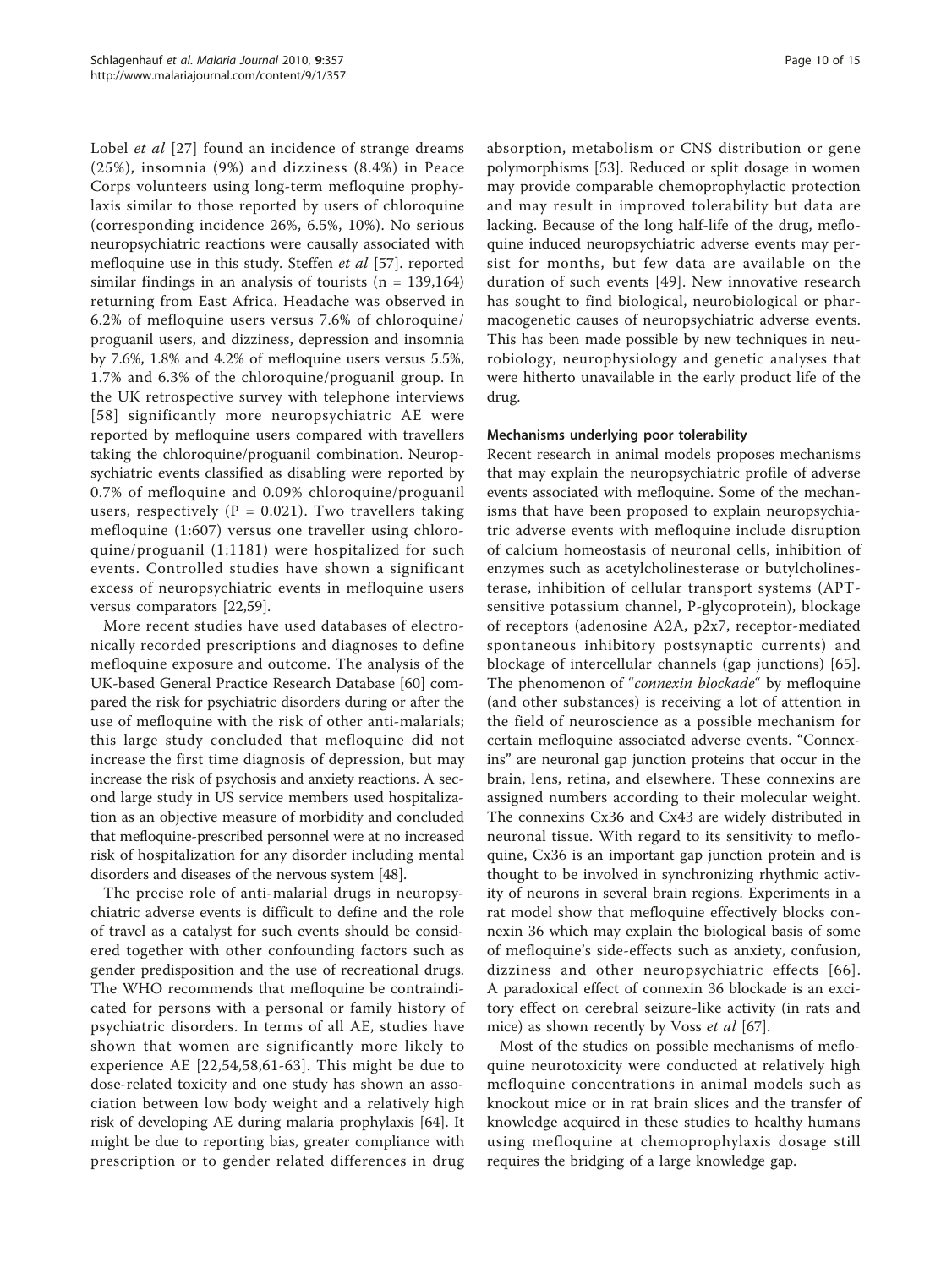The use of genetic analyses to explain a predisposition to mefloquine neuropsychiatric events including seizures is generating warranted interest but careful attention must be paid to confounding factors in order to minimize the chance of spurious associations.

Mefloquine crosses the blood brain barrier in a rat model, and human data shows that there is accumulation in brain tissue particularly of the (+) enantiomer [[68\]](#page-13-0). Mefloquine has two asymmetric carbon atoms and consequently exists as two enantiomers, which are both active against P. falciparum in vitro. A study in human volunteers documented that the pharmacokinetic of mefloquine is highly stereospecific. Higher plasma concentration, longer half-live and a higher systemic expo-sure have been shown for the (-)-enantiomer [\[69\]](#page-13-0).

Another study investigated the enantioselective kinetics of mefloquine during long term prophylactic treatment [\[70](#page-13-0)]. These authors showed a time dependent kinetic behaviour as well as possible enterohepatic recirculation for the (-)-enantiomer and concluded that not only the pharmacokinetic but also other aspects of the disposition and the distribution of both enantiomers are different. An earlier tolerability study aimed to correlate non-serious AE occurring during routine chemoprophylaxis with concentrations of racemic mefloquine, its enantiomers or the carboxylic acid metabolite [[62](#page-13-0)]. The disposition of mefloquine was found to be highly selective but neither the concentrations of enantiomers, nor total mefloquine nor metabolite were found to be significantly related to the occurrence of non-serious AE. In animals a wide and extensive tissue distribution of both enantiomers has been demonstrated, with higher tissue than plasma concentrations. The efflux transporter P-glycoprotein (P-gp) decreases concentration of both enantiomers in tissues such as the brain. In mice the (+)-mefloquine enantiomer seems to be the better substrate for P-gp and it has been therefore more extensively excluded from the blood-brain-barrier than the (-)-enantiomer. The importance of these differences between both enantiomers for the pharmacological activity is currently being researched.

Furthermore, new research shows that genes encoding various receptors, transporters, ion channels and connexins differ between the sexes [\[71\]](#page-13-0) so that men and women show varying disease profiles and reactions to medications [\[63](#page-13-0)] and this may also partially explain the excess of neuropsychiatric adverse events of mefloquine in women. The controlled, double-blind studies comparing mefloquine-associated adverse events with that of the comparator regimens however provide the most objective data [[22,](#page-12-0)[54,59](#page-13-0),[72,73\]](#page-13-0). Some newer studies using objective, validated psychomotor tests and specialized mood questionnaires such as the "Profile of Mood States" which endeavour to quantify moods and feelings

[[54](#page-13-0)] identify an excess of women who experience and report neuropsychiatric type adverse events.

A role has been suggested for the concomitant use of mefloquine and recreational drugs or an interaction between mefloquine and large quantities of alcohol [\[74](#page-14-0)], although concomitant use of small quantities of alcohol does not appear to adversely affect tolerability. Children tolerate mefloquine well as do elderly travellers who report significantly fewer AE than younger counterparts [[50\]](#page-13-0). One report suggests that subjects with AE have slower elimination of mefloquine than the population in general. Careful screening of travellers with particular attention to contraindications such as personal or family history of epilepsy/seizures or psychiatric disorders, should minimize the occurrence of serious AE. Up to 10% of the travellers who need malaria chemoprophylaxis may have a contraindication and women are twice as likely as men to have such contra-indications [[75](#page-14-0)]. An analysis of mefloquine prescriptions showed that some 13.8% of prescriptions were issued to individuals who had pre-existing contra-indications [[75\]](#page-14-0). Clearly travel health advisors need to exercise more caution. In those with no contra-indications but where there is a fear of adverse events, some clinicians recommend starting mefloquine three weeks prior to travel to allow for adverse event screening. Some recommend using a split dose (a half tablet twice weekly) for low body weight women. Anecdotal reports suggest positive experience with this approach but no published pharmacokinetic data is available.

# Tolerability of mefloquine according to age profile of users

Mefloquine is considered to be well tolerated in small children where the main adverse events are of gastrointestinal nature, probably associated with the bitter taste of the medication which should be disguised with chocolate or yoghurt.

When mefloquine (Lariam®) spontaneously reported adverse events reported to F. Hoffmann-La Roche are categorized by system organ class and age of the mefloquine user, the adverse event profile shows that the neuropsychiatric adverse events dominate across all age groups with the exception of children under two where gastrointestinal events predominate (Table [6](#page-11-0)). Elderly individuals report lower proportions of neuropsychiatric events compared to the "adolescent" and "adult" categories.

#### Conclusion

Mefloquine is an effective anti-malarial (except in clearly defined areas of multi-drug resistance at Thai borders) that has been widely used by a broad spectrum of age groups. Based on the literature reports, studies, national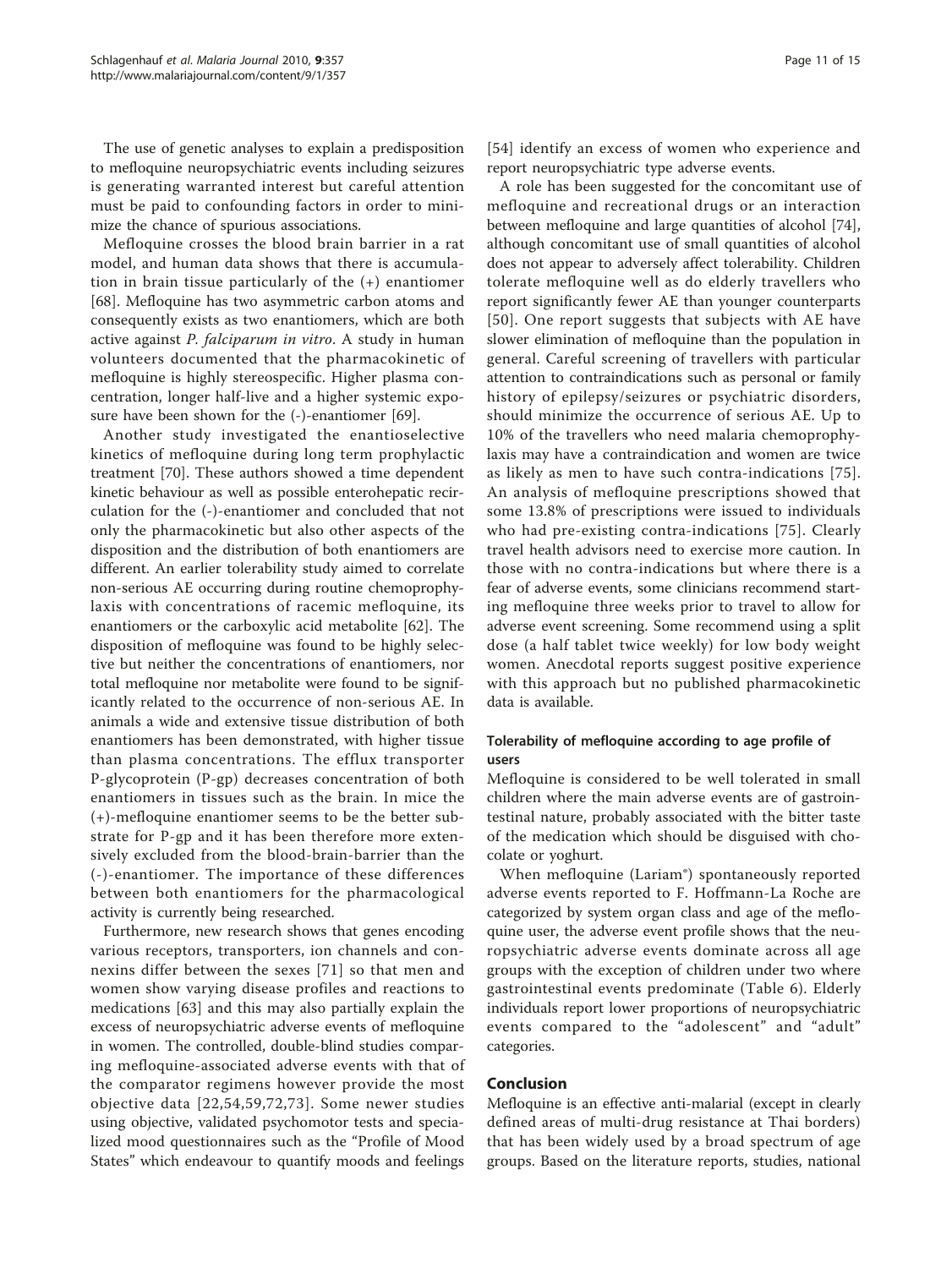# <span id="page-11-0"></span>Table 6 Adverse event (AE) profile according to age (System Organ Class as a percentage of total reported AE\*)

| No-SOC Abbrev  | <b>INFANT</b><br>$(n = 35)$<br>$(>1$ mth - 2 yrs) | <b>CHILD</b><br>$(n = 212)$<br>$(>2$ yrs - 12 yrs) | <b>ADOLESCENT</b><br>$(n = 233)$<br>$( > 12$ yrs - 17 yrs) | <b>ADULT</b><br>$(n = 9896)$<br>$(>17$ yrs - 65 yrs) | <b>ELDERLY</b><br>$(n = 451)$<br>(over 65 yrs) |
|----------------|---------------------------------------------------|----------------------------------------------------|------------------------------------------------------------|------------------------------------------------------|------------------------------------------------|
| 01-INFEC-Total | 20.00                                             | 8.00                                               | 4.30                                                       | 2.34                                                 | 4.65                                           |
| 03-BLOOD-Total | 5.70                                              | 4.70                                               | 3.40                                                       | 1.77                                                 | 3.76                                           |
| 04-IMMUN-Total | 5.70                                              | 0.47                                               | 0.86                                                       | 0.45                                                 | 0.22                                           |
| 05-ENDO-Total  | 0.00                                              | 0.47                                               | 0.00                                                       | 0.16                                                 | 0.22                                           |
| 06-METAB-Total | 0.00                                              | 3.00                                               | 4.29                                                       | 2.78                                                 | 6,2                                            |
| 07-PSYCH-Total | 8.50                                              | 32.50                                              | 40.30                                                      | 39.48                                                | 31.04                                          |
| 08-NERV-Total  | 17.10                                             | 27.30                                              | 39.48                                                      | 35.08                                                | 35.90                                          |
| 09-EYE-Total   | 2.86                                              | 5.18                                               | 6.86                                                       | 6.05                                                 | 4.65                                           |
| 10-EAR-Total   | 0.00                                              | 5.18                                               | 6.43                                                       | 6.55                                                 | 7.09                                           |
| 11-CARD-Total  | 5.70                                              | 3.70                                               | 3.86                                                       | 7.21                                                 | 10.64                                          |
| 12-VASC-Total  | 2.86                                              | 1.40                                               | 2.14                                                       | 2.67                                                 | 4.65                                           |
| 13-RESP-Total  | 17.10                                             | 2.30                                               | 5.15                                                       | 4.04                                                 | 7.09                                           |
| 14-GASTR-Total | 40                                                | 25.00                                              | 29.18                                                      | 22.84                                                | 29.49                                          |
| 15-HEPAT-Total | 0.00                                              | 0.94                                               | 1.28                                                       | 1.00                                                 | 2.66                                           |
| 16-SKIN-Total  | 14.28                                             | 16.98                                              | 12.87                                                      | 12.42                                                | 15.52                                          |
| 17-MUSC-Total  | 0.00                                              | 2.83                                               | 7.72                                                       | 5.66                                                 | 8.65                                           |
| 18-RENAL-Total | 0.00                                              | 2.83                                               | 1.28                                                       | 1.18                                                 | 3.99                                           |
| 19-PREG-Total  | 0.00                                              | 0.00                                               | 0.86                                                       | 15.05                                                | 0.00                                           |
| 20-REPRO-Total | 0.00                                              | 0.00                                               | 2.15                                                       | 1.70                                                 | 0.66                                           |
| 21-CONG-Total  | 2.86                                              | 0.00                                               | 0.00                                                       | 0.92                                                 | 0.22                                           |
| 22-GENRL-Total | 31.42                                             | 25.0                                               | 18.88                                                      | 19.64                                                | 20.18                                          |
| 23-INV-Total   | 8.50                                              | 6.60                                               | 7.30                                                       | 4.78                                                 | 8.86                                           |
| 24-INJ&P-Total | 14.28                                             | 7.50                                               | 1.72                                                       | 1.23                                                 | 3.54                                           |
| 26-SOCCI-Total | 0.00                                              | 0.00                                               | 0.43                                                       | 2.13                                                 | 0.00                                           |
| 02-NEOPL-Total | 0.00                                              | 0.00                                               | 0.00                                                       | 0.23                                                 | 0.44                                           |
| 25-SURG -Total | 0.00                                              | 0.00                                               | 0.00                                                       | 0.18                                                 | 0.00                                           |
| Total          | 100%                                              | 100%                                               | 100%                                                       | 100%                                                 | 100%                                           |

\* Data on file - F. Hoffmann La Roche, Drug Safety Data Base, MedDRA version 12.1, cut off date August 16th, 2010

Key:

- 01- Infections and infestations
- 02- Neoplasm benign, malignant and unspecified (incl. cysts and polyps)
- 03- Blood and lymphatic system disorders
- 04- Immune system disorders
- 05- Endocrine disorders
- 06- Metabolism and nutrition disorders
- 07- Psychiatric disorders
- 08- Nervous system disorders
- 09- Eye disorders
- 10- Ear and labyrinth disorders
- 11- Cardiac disorders
- 12- Vascular disorders
- 13- Respiratory, thoracic and mediastinal disorders
- 14- Gastrointestinal disorders
- 15- Hepatobiliary disorders
- 16- Skin and subcutaneous tissue disorders
- 17- Musculoskeletal and connective tissue disorders
- 18- Renal and urinary disorders
- 19- Pregnancy, puerperium and perinatal conditions
- 20- Reproductive system and breast disorders
- 21- Congenital, familial and genetic disorders
- 22- General disorders and administration site conditions

23- Investigations

- 24- Injury, poisoning and procedural complications
- 25- Surgical and medical procedures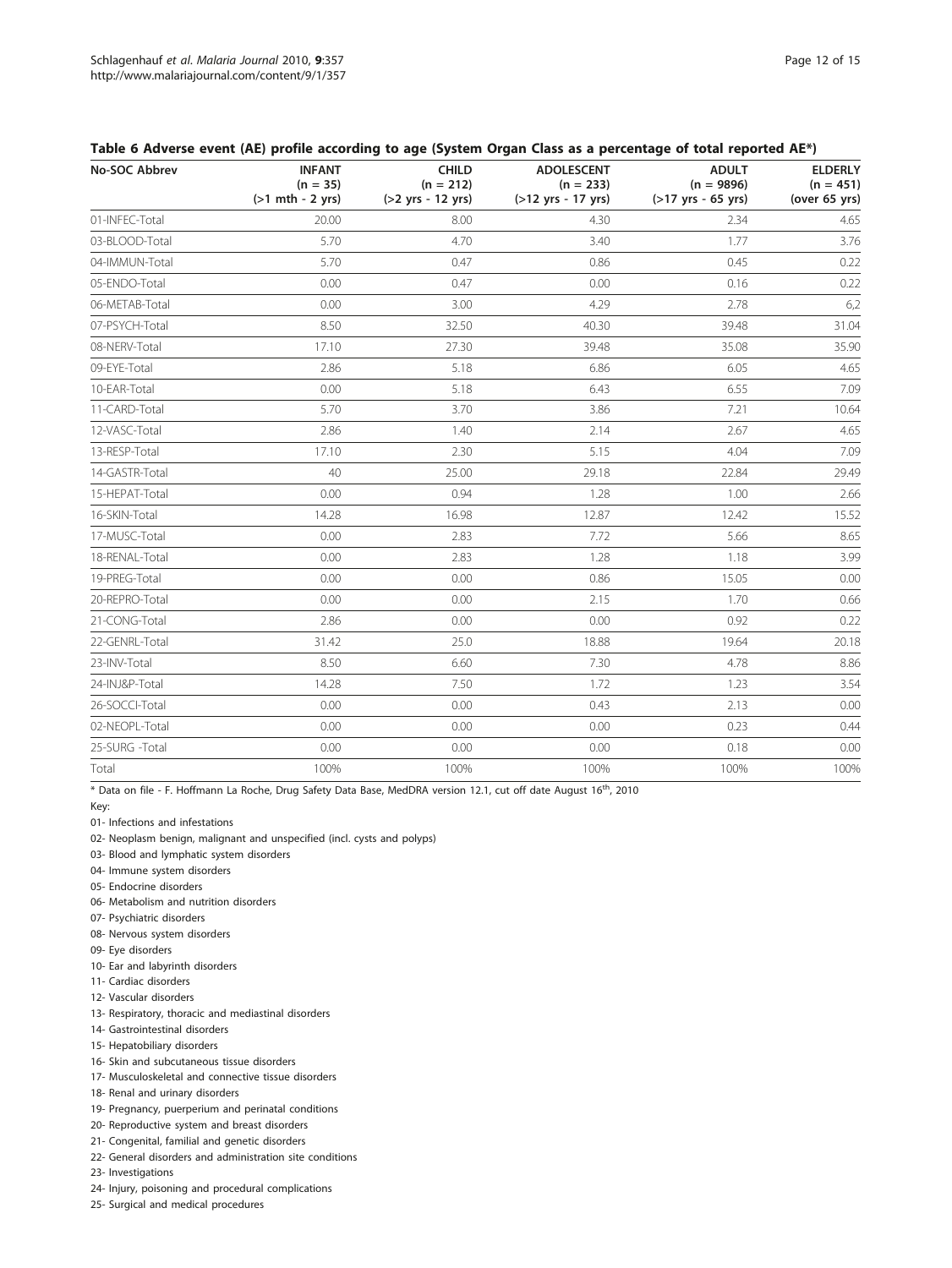<span id="page-12-0"></span>and international guidelines mefloquine can be particularly useful in special populations such as pregnant women, infants and small children, as well as long-term travellers and VFRs, in which efficacy, safety or costbenefit profile have been well-documented. Careful prescribing of mefloquine with attention to contraindications is essential, as is a clear warning about the potential side effects.

Because many mefloquine-associated adverse events occur early in dosing, during the intake of the initial three tablets, starting mefloquine prophylaxis 2-3 weeks before departure may allow for evaluation of tolerability to the regimen. Stopping the drug with early signs of such events should minimize the severity and duration of adverse events and women may consider the use of the split dose.

Mefloquine has a pivotal position as an important first-line anti-malarial drug and needs to be preserved. For many of its indications, there is currently no replacement available or in the pipeline.

#### Author details

<sup>1</sup>University of Zürich Centre for Travel Medicine, Hirschengraben 84, University of Zürich, Switzerland. <sup>2</sup>F.Hoffmann-La Roche, Basel, Switzerland.

#### Authors' contributions

PS was responsible for the concept and design, acquisition of data, analysis and interpretation of data and the writing of the final manuscript. MA, LR were responsible for certain portions of data acquisition and MA, LR, MTS, HGR critically revised the paper.

All authors have seen and approved this final version.

#### Conflict of interests

This paper is based on data collated for an F. Hoffmann-La Roche regulatory update. PS was the external consultant who received consultancy fees for preparing the regulatory update. PS has also received research funding and/ or speakers' honoraria from GlaxoSmithKlein, F. Hoffmann-La Roche and Pfizer.

MA, LR, MTS, HGR are employees of F. Hoffmann-La Roche, Basel, Switzerland.

#### Received: 8 October 2010 Accepted: 9 December 2010 Published: 9 December 2010

#### References

- 1. World Tourism Organisation (WTO): Tourism highlights 2008. [\[http://](http://unwto.org/facts/eng/pdf/highlights/UNWTO_Highlights08_en_HR.pdf) [unwto.org/facts/eng/pdf/highlights/UNWTO\\_Highlights08\\_en\\_HR.pdf\]](http://unwto.org/facts/eng/pdf/highlights/UNWTO_Highlights08_en_HR.pdf).
- Muentener P, Schlagenhauf P, Steffen R: [Imported malaria in industrialized](http://www.ncbi.nlm.nih.gov/pubmed/10444879?dopt=Abstract) [countries. Trends and perspectives.](http://www.ncbi.nlm.nih.gov/pubmed/10444879?dopt=Abstract) Bull World Health Organ 1999, 77:560-566.
- Gautret P, Schlagenhauf P, Gaudart J, Castelli F, Brouqui P, von Sonnenburg F, Loutan L, Parola P, GeoSentinel Surveillance Network: [Multicenter EuroTravNet/GeoSentinel study of travel-related infectious](http://www.ncbi.nlm.nih.gov/pubmed/19891866?dopt=Abstract) [diseases in Europe.](http://www.ncbi.nlm.nih.gov/pubmed/19891866?dopt=Abstract) Emerg Infect Dis 2009, 15:1783-1790.
- 4. Askling HH, Nilsson J, Tegnell A, Janzon R, Ekdahl K: [Malaria risk in](http://www.ncbi.nlm.nih.gov/pubmed/15757560?dopt=Abstract) [travelers.](http://www.ncbi.nlm.nih.gov/pubmed/15757560?dopt=Abstract) Emerg Infect Dis 2005, 11:436-441.
- 5. Schlagenhauf P, Steffen R, Loutan L: [Migrants as a major risk group for](http://www.ncbi.nlm.nih.gov/pubmed/12650653?dopt=Abstract) [imported malaria in European countries.](http://www.ncbi.nlm.nih.gov/pubmed/12650653?dopt=Abstract) J Travel Med 2003, 10:106-107.
- 6. Stäger K, Legros F, Krause G, Low N, Bradley D, Desai M, Graf S, D'Amato S, Mizuno Y, Janzon R, Petersen E, Kester J, Steffen R, Schlagenhauf P: [Imported malaria in children in industrialized countries, 1992-2002.](http://www.ncbi.nlm.nih.gov/pubmed/19193261?dopt=Abstract) Emerg Infect Dis 2009, 15:185-191.
- 7. Maguire GP, Handojo T, Pain MCF, Kenangalem E, Price RN, Tjitra E, Anstey NM: [Lung injury in uncomplicated and severe falciparum malaria:](http://www.ncbi.nlm.nih.gov/pubmed/16267769?dopt=Abstract) [a longitudinal study in Papua, Indonesia.](http://www.ncbi.nlm.nih.gov/pubmed/16267769?dopt=Abstract) JID 2005, 192:1966-74.
- 8. Christen D, Steffen R, Schlagenhauf P: [Deaths caused by malaria in](http://www.ncbi.nlm.nih.gov/pubmed/17172391?dopt=Abstract) [Switzerland 1988-2002.](http://www.ncbi.nlm.nih.gov/pubmed/17172391?dopt=Abstract) Am J Trop Med Hyg 2006, 75:1188-1194.
- 9. World Health Organization: Malaria. International Travel and Health WHO, Geneva; 2010 [\[http://www.who.int/ith\]](http://www.who.int/ith).
- 10. Centers for Disease Control and Prevention (CDC): Malaria. Health Information for International Travel Atlanta: US Department of Health and Human Services, Public Health Service; 2010.
- 11. Chiodini P, Hill D, Lalloo D, Lea G, Walker E, Whitty C, Bannister B: Guidelines for malaria prevention in travellers from the United Kingdom London, Health Protection Agency; 2007 [[http://www.hpa.org.uk/infections/topics\\_az/](http://www.hpa.org.uk/infections/topics_az/malaria/ACMP.htm) [malaria/ACMP.htm](http://www.hpa.org.uk/infections/topics_az/malaria/ACMP.htm)].
- 12. Health Canada: Canadian Recommendations for the Prevention and Treatment of Malaria Among International Travellers. Canada Comm Dis Rep 2006, 30:1-62 [[http://www.phac-aspc.gc.ca/publicat/ccdr-rmtc/04vol30/](http://www.phac-aspc.gc.ca/publicat/ccdr-rmtc/04vol30/30s1/page3_e.html) [30s1/page3\\_e.html\]](http://www.phac-aspc.gc.ca/publicat/ccdr-rmtc/04vol30/30s1/page3_e.html).
- 13. Hatz C, Beck B, Blum J, Bourquin B, Brenneke F, Funk M, Genton G, Schlagenhauf P, Steffen R, Stoessl U: Malariaschutz für Kurzzeitaufenthalter. Supplementum 1. BAG Bulletin 2006 [[http://www.bag.](http://www.bag.admin.ch/themen/medizin/00682/00684/02535/index.html?lang=fr) [admin.ch/themen/medizin/00682/00684/02535/index.html?lang=fr](http://www.bag.admin.ch/themen/medizin/00682/00684/02535/index.html?lang=fr)].
- 14. Institut de Veille Sanitaire, Republique Francaise: Santé des voyageurs et recommendations sanitaires 2010. Bulletin Epidemiologique Hebdomadaire 2010, 21-22:234-241.
- 15. Bialek R, Burchard G-D, Jelinek T, Nothdurft HD, Schonfeld C, Volkmer K-J: Empfehlungen Malariavorbeugung Deutsche Gesellschaft für Tropenmedizin und Internationale Gesundheit (DTG); [[http://www.dtg.org\]](http://www.dtg.org).
- 16. Australian Antibiotic Guidelines, Antibiotic version 13, 2006: Therapeutic guidelines Ltd North Melbourne, Australia; 2006.
- 17. Malaria Disease Prevention Committee: Malaria Prevention Guidelines for Japanese Travelers 2005 Free Press, Tokyo; 2005, 1-43.
- 18. Schlagenhauf P: [Mefloquine for malaria chemoprophylaxis 1992-1998: a](http://www.ncbi.nlm.nih.gov/pubmed/10381965?dopt=Abstract) [review.](http://www.ncbi.nlm.nih.gov/pubmed/10381965?dopt=Abstract) J Travel Med 1999, 6:122-133.
- 19. Singh PP, Dutta GP: [Antimalarial activity of mefloquine and chloroquine](http://www.ncbi.nlm.nih.gov/pubmed/6974694?dopt=Abstract) [against blood induced](http://www.ncbi.nlm.nih.gov/pubmed/6974694?dopt=Abstract) Plasmodium knowlesi infection in rhesus [monkeys.](http://www.ncbi.nlm.nih.gov/pubmed/6974694?dopt=Abstract) Indian J Med Res 1981, 73(Suppl):23-28.
- 20. Bronner U, Divis PC, Färnert A, Singh B: [Swedish traveller with](http://www.ncbi.nlm.nih.gov/pubmed/19146706?dopt=Abstract) Plasmodium knowlesi [malaria after visiting Malaysian Borneo.](http://www.ncbi.nlm.nih.gov/pubmed/19146706?dopt=Abstract) Malar J 2009, 8:15.
- 21. Shanks GD, Gordon DM, Klotz FW, Aleman GM, Oloo AJ, Sadie D, Scott TR: [Efficacy and safety of atovaquone/proguanil as suppressive prophylaxis](http://www.ncbi.nlm.nih.gov/pubmed/9770146?dopt=Abstract) for [Plasmodium falciparum](http://www.ncbi.nlm.nih.gov/pubmed/9770146?dopt=Abstract) malaria. Clin Infect Dis 1998, 27:494-499.
- 22. Schlagenhauf P, Tschopp A, Johnson R, Nothdurft HD, Beck B, Schwartz E, Herold M, Krebs B, Veit O, Allwinn R, Stetffen R: [Tolerability of malaria](http://www.ncbi.nlm.nih.gov/pubmed/14604928?dopt=Abstract) [chemoprophylaxis in non-immune travellers to sub-Saharan Africa:](http://www.ncbi.nlm.nih.gov/pubmed/14604928?dopt=Abstract) [multicentre, randomised, double blind, four arm study.](http://www.ncbi.nlm.nih.gov/pubmed/14604928?dopt=Abstract) BMJ 2003, 327:1078-1081.
- 23. Baudon D, Martet G, Pascal B, Bernhard J, Keundjian A, Laroche R: [Efficacy](http://www.ncbi.nlm.nih.gov/pubmed/10492765?dopt=Abstract) [of daily antimalarial chemoprophylaxis in tropical Africa using either](http://www.ncbi.nlm.nih.gov/pubmed/10492765?dopt=Abstract) [doxycycline or chloroquine-proguanil; a study conducted in 1996 in the](http://www.ncbi.nlm.nih.gov/pubmed/10492765?dopt=Abstract) [French Army.](http://www.ncbi.nlm.nih.gov/pubmed/10492765?dopt=Abstract) Trans R Soc Trop Med Hyg 1999, 93:302-303.
- 24. Smith K, Leyden JJ: [Safety of doxycycline and minocycline: a systematic](http://www.ncbi.nlm.nih.gov/pubmed/16291409?dopt=Abstract) [review.](http://www.ncbi.nlm.nih.gov/pubmed/16291409?dopt=Abstract) Clin Ther 2005, 27:1329-42.
- 25. Widmer L, Blank P, Van Herck K, Hatz C, Schlagenhauf P: [Cost-effectiveness](http://www.ncbi.nlm.nih.gov/pubmed/20860809?dopt=Abstract) [analysis of malaria chemoprophylaxis for travellers to West Africa.](http://www.ncbi.nlm.nih.gov/pubmed/20860809?dopt=Abstract) BMC Infect Dis 2010, 10:279.
- 26. Mockenhaupt FP: [Mefloquine resistance in Plasmodium falciparum.](http://www.ncbi.nlm.nih.gov/pubmed/15275335?dopt=Abstract) Parasitol Today 1995, 11:248-253.
- 27. Lobel HO, Miani M, Eng T, Bernard KW, Hightower AW, Campbell CC: [Long](http://www.ncbi.nlm.nih.gov/pubmed/8096560?dopt=Abstract)[term malaria prophylaxis with weekly mefloquine.](http://www.ncbi.nlm.nih.gov/pubmed/8096560?dopt=Abstract) Lancet 1993, 341:848-851.
- 28. Brasseur P, Kouamouo J, Moyou-Somo R, Druilhe P: [Multi-drug resistant](http://www.ncbi.nlm.nih.gov/pubmed/1536387?dopt=Abstract) [falciparum malaria in Cameroon in 1987-1988. II Mefloquine resistance](http://www.ncbi.nlm.nih.gov/pubmed/1536387?dopt=Abstract) confirmed in vivo and in vitro [and its correlation with quinine resistance.](http://www.ncbi.nlm.nih.gov/pubmed/1536387?dopt=Abstract) Am J Trop Med Hyg 1992, 46:8-14.
- 29. Cowman AF, Galatis D, Thompson JK: [Selection for mefloquine resistance](http://www.ncbi.nlm.nih.gov/pubmed/8302844?dopt=Abstract) in Plasmodium falciparum [is linked to amplification of the pfmdr1 gene](http://www.ncbi.nlm.nih.gov/pubmed/8302844?dopt=Abstract) [and cross resistance to halofantrine and quinine.](http://www.ncbi.nlm.nih.gov/pubmed/8302844?dopt=Abstract) Proc Nat Acad Sci USA 1994, 91:1143-1147.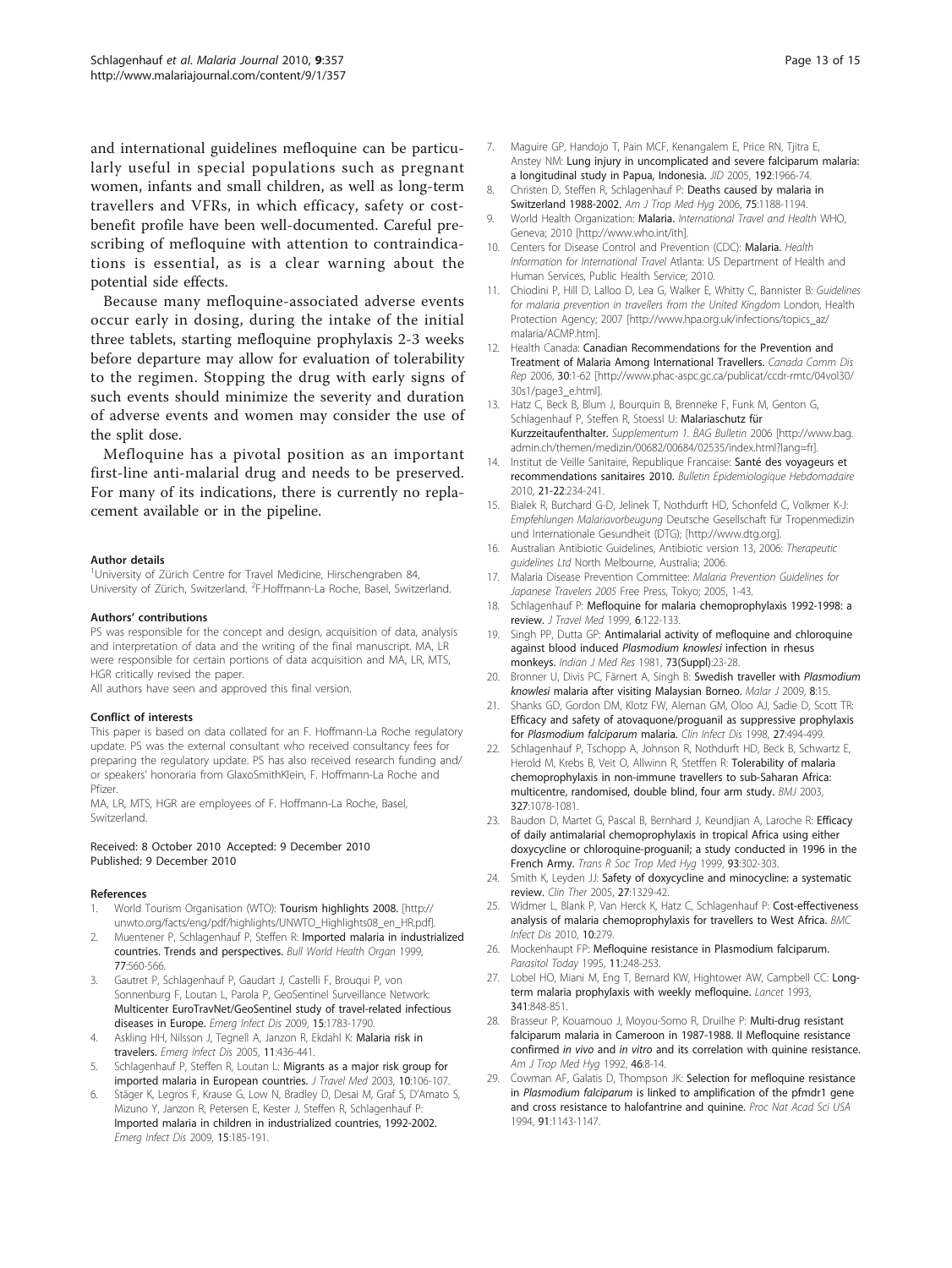- <span id="page-13-0"></span>30. Reed MB, Saliba KJ, Caruana SR, Kirk K, Cowman AF: [Pgh1 modulates](http://www.ncbi.nlm.nih.gov/pubmed/10706290?dopt=Abstract) [sensitivity and resistance to multiple antimalarials in](http://www.ncbi.nlm.nih.gov/pubmed/10706290?dopt=Abstract) Plasmodium [falciparum](http://www.ncbi.nlm.nih.gov/pubmed/10706290?dopt=Abstract). Nature 2000, 403:906-909.
- 31. Oduola AM, Omitowoju GO, Gerena L, Kyle DE, Milhous WK, Sowunmi A, Salako LA: [Reversal of mefloquine resistance with penfluridol in isolates](http://www.ncbi.nlm.nih.gov/pubmed/8465407?dopt=Abstract) of Plasmodium falciparum [from south-west Nigeria.](http://www.ncbi.nlm.nih.gov/pubmed/8465407?dopt=Abstract) Trans R Soc Trop Med Hyg 1993, 87:81-83.
- 32. Schlagenhauf P, Boutros Suarez M, Leuenberger T, Fröhlich E: Use of mefloquine chemoprophylaxis by non-immune travelers before and during pregnancy. A critical evaluation of the evidence from 1985-2005. Abstract NECTM Edinburgh; 2006.
- 33. Rogerson S: [Malaria in pregnancy and the newborn.](http://www.ncbi.nlm.nih.gov/pubmed/20204762?dopt=Abstract) Adv Exp Med Biol 2010, 659:139-152.
- 34. Briggs G, Freeman R, Yaffe S: A reference guide to fetal and neonatal risk. Drugs in pregnancy and lactation. 7 edition. Lippincott Williams & Wilkins. Philadelphia; 2005.
- 35. Newman RD, Parise ME, Slutsker L, Nahlen B, Steketee RW: Safety, efficacy and determinants of the effectiveness of antimalarial drugs during pregnancy: implications for prevention programmes in Plasmodium falciparum endemic sub-Saharan Africa. Trop Med Internat Health 2003, 6:488-506.
- 36. Orton L, Garner P: Drugs for treating uncomplicated malaria in pregnant women. Cochrane Database of Systematic Reviews 2005, , 3: CD004912.pub2.
- 37. Vanhauwere B, Maradit H, Kerr L: [Postmarketing surveillance of](http://www.ncbi.nlm.nih.gov/pubmed/9452285?dopt=Abstract) [prophylactic mefloquine \(Lariam®\) use in pregnancy.](http://www.ncbi.nlm.nih.gov/pubmed/9452285?dopt=Abstract) Am J Trop Med Hyg 1998, 58:17-21.
- 38. Fisher B, Rose NC, Carey JC: [Principles and practice of teratology for the](http://www.ncbi.nlm.nih.gov/pubmed/18303504?dopt=Abstract) [obstetrician.](http://www.ncbi.nlm.nih.gov/pubmed/18303504?dopt=Abstract) Clin Obstet Gynecol 2008, 51:106-118.
- 39. Bourahla A, Martin C, Gimenez F, Singhasivanon V, Attanath P, Sabchearon A, Chongsuphajaisiddhi T, Farinotti R: [Stereoselective](http://www.ncbi.nlm.nih.gov/pubmed/8737767?dopt=Abstract) [pharmacokinetics of mefloquine in young children.](http://www.ncbi.nlm.nih.gov/pubmed/8737767?dopt=Abstract) Eur J Clin Pharmacol 1996, 50:241-244.
- 40. Luxemburger C, Price RN, Nosten F, Ter Kuile FO, Chongsuphajaisiddhi T, White NJ: [Mefloquine in infants and young children.](http://www.ncbi.nlm.nih.gov/pubmed/8985524?dopt=Abstract) Ann Trop Paediatr 1996, 16:281-286.
- 41. Chen L, Wilson ME, Schlagenhauf P: [Prevention of malaria in long-term](http://www.ncbi.nlm.nih.gov/pubmed/17090770?dopt=Abstract) [travelers.](http://www.ncbi.nlm.nih.gov/pubmed/17090770?dopt=Abstract) JAMA 2006, 296:2234-2244.
- 42. Knobloch J: [Long-term malaria prophylaxis for travelers.](http://www.ncbi.nlm.nih.gov/pubmed/15569575?dopt=Abstract) J Travel Med 2004, 11:374-378.
- 43. Overbosch D: [Post-marketing surveillance: adverse events during long](http://www.ncbi.nlm.nih.gov/pubmed/12737756?dopt=Abstract)[term use of atovaquone/proguanil for travellers to malaria endemic](http://www.ncbi.nlm.nih.gov/pubmed/12737756?dopt=Abstract) [countries.](http://www.ncbi.nlm.nih.gov/pubmed/12737756?dopt=Abstract) J Travel Med 2003, 10(Suppl 1):S16-20.
- 44. van Genderen PJ, Koene HR, Spong K, Overbosch D: [The safety and](http://www.ncbi.nlm.nih.gov/pubmed/17367478?dopt=Abstract) [tolerance of atovaquone/proguanil for the long-term prophylaxis of](http://www.ncbi.nlm.nih.gov/pubmed/17367478?dopt=Abstract) Plasmodium falciparum [malaria non-immune travellers and expatriates.](http://www.ncbi.nlm.nih.gov/pubmed/17367478?dopt=Abstract) J Travel Med 2007, 14:92-95.
- 45. Petersen E: The safety of atovaquone/proguanil in long-term prophylaxis of nonimmune adults. J Travel Med 2003, 10(Suppl 1):13-15.
- 46. Pennie RA, Koren G, Crevoisier C: [Steady state pharmacokinetics of](http://www.ncbi.nlm.nih.gov/pubmed/8249080?dopt=Abstract) [mefloquine in long-term travellers.](http://www.ncbi.nlm.nih.gov/pubmed/8249080?dopt=Abstract) Trans R Soc Trop Med Hyg 1993, 87:459-462.
- 47. Sonmez A, Harlak A, Kilic S, Polat Z, Hayat L, Keskin O, Dogru T, Yilmaz MI, Acikel CH, Kocar IH: [The efficacy and tolerability of doxycycline and](http://www.ncbi.nlm.nih.gov/pubmed/16230223?dopt=Abstract) [mefloquine in malaria prophylaxis of the ISAF troops in Afghanistan.](http://www.ncbi.nlm.nih.gov/pubmed/16230223?dopt=Abstract) J Infect 2005, 51:253-258.
- 48. Wells TS, Smith TC, Smith B, Wang LZ, Hansen CJ, Reed RJ, Goldfinger WE, Corbeil TE, Spooner CN, Ryan MA: [Mefloquine use and hospitalizations](http://www.ncbi.nlm.nih.gov/pubmed/16687673?dopt=Abstract) [among US service members, 2002-2004.](http://www.ncbi.nlm.nih.gov/pubmed/16687673?dopt=Abstract) Am J Trop Med Hyg 2006, 74:744-749.
- 49. Chen LH, Wilson ME, Schlagenhauf P: [Controversies and misconceptions](http://www.ncbi.nlm.nih.gov/pubmed/17519415?dopt=Abstract) [in malaria chemoprophylaxis for travelers.](http://www.ncbi.nlm.nih.gov/pubmed/17519415?dopt=Abstract) JAMA 2007, 297:2251-2263.
- 50. Mittelholzer ML, Wall M, Steffen R, Stürchler D: Malaria prophylaxis in different age groups. J Travel Med 1996, 4:219-223.
- 51. Handschin JC, Wall M, Steffen R, Stürchler D: [Tolerability and effectiveness](http://www.ncbi.nlm.nih.gov/pubmed/9815496?dopt=Abstract) [of malaria chemoprophylaxis with mefloquine or chloroquine with or](http://www.ncbi.nlm.nih.gov/pubmed/9815496?dopt=Abstract) [without co-medication.](http://www.ncbi.nlm.nih.gov/pubmed/9815496?dopt=Abstract) J Travel Med 1997, 4:121-127.
- 52. Crevoisier C, Joseph I, Fischer M, Graf H: [Influence of hemodialysis on](http://www.ncbi.nlm.nih.gov/pubmed/7486943?dopt=Abstract) [plasma concentration-time profiles of mefloquine in two patients with](http://www.ncbi.nlm.nih.gov/pubmed/7486943?dopt=Abstract) [end-stage renal disease: a prophylactic drug monitoring study.](http://www.ncbi.nlm.nih.gov/pubmed/7486943?dopt=Abstract) Antimicrob Agents Chemother 1995, 39:1892-1895.
- 53. Aarnoudse AL, van Schaik RH, Dieleman J, Molokhia M, van Riemsdijk MM, Ligthelm RJ, Overbosch D, van der Heiden IP, Stricker BH: [MDR1 gene](http://www.ncbi.nlm.nih.gov/pubmed/17015054?dopt=Abstract) [polymorphisms are associated with neuropsychiatric adverse effects of](http://www.ncbi.nlm.nih.gov/pubmed/17015054?dopt=Abstract) [mefloquine.](http://www.ncbi.nlm.nih.gov/pubmed/17015054?dopt=Abstract) Clin Pharmacol Ther 2006, 80:367-374.
- 54. Schlagenhauf P, Johnson R, Schwartz E, Nothdurft HD, Steffen R: [Evaluation](http://www.ncbi.nlm.nih.gov/pubmed/19192127?dopt=Abstract) [of mood profiles during malaria chemoprophylaxis. A randomized,](http://www.ncbi.nlm.nih.gov/pubmed/19192127?dopt=Abstract) [double-blind, four-arm study.](http://www.ncbi.nlm.nih.gov/pubmed/19192127?dopt=Abstract) J Travel Med 2009, 16:42-45.
- 55. Pergallo MS, Sabatinelli G, Majori G, Cali G, Sarnicola G: [Prevention and](http://www.ncbi.nlm.nih.gov/pubmed/9231213?dopt=Abstract) [morbidity in non-immune subjects; a case-control study among Italian](http://www.ncbi.nlm.nih.gov/pubmed/9231213?dopt=Abstract) [troops in Somalia and Mozambique, 1992-1994.](http://www.ncbi.nlm.nih.gov/pubmed/9231213?dopt=Abstract) Trans R Soc Trop Med Hyg 1997, 91:343-346.
- 56. Jacquerioz FA, Croft AM: Drugs for preventing malaria in travellers. The Cochrane Collaboration 2009, 4.
- 57. Steffen R, Fuchs E, Schildknecht J, Naef U, Funk M, Schlagenhauf P, Phillips-Howard P, Nevill C, Stürchler D: [Mefloquine compared with other malaria](http://www.ncbi.nlm.nih.gov/pubmed/8098447?dopt=Abstract) [chemoprophylactic regimens in tourists visiting East Africa.](http://www.ncbi.nlm.nih.gov/pubmed/8098447?dopt=Abstract) Lancet 1993, 341:1299-1303.
- 58. Barrett PJ, Emmins PD, Clarke PD, Bradley DJ: [Comparasion of adverse](http://www.ncbi.nlm.nih.gov/pubmed/8789977?dopt=Abstract) [events associated with the use of mefloquine and combination of](http://www.ncbi.nlm.nih.gov/pubmed/8789977?dopt=Abstract) [chloroquine and proguanil as antimalarial prophylaxis: postal and](http://www.ncbi.nlm.nih.gov/pubmed/8789977?dopt=Abstract) [telephone survey of travellers.](http://www.ncbi.nlm.nih.gov/pubmed/8789977?dopt=Abstract) BMJ 1996, 313:525-528.
- 59. Overbosch D, Schilthuis HS, Bienzle U, Behrens RH, Kain KC, Clarke PD, Toovey S, Knobloch J, Nothdurft HD, Roskell NS, Chulay JD: [Atovaquone/](http://www.ncbi.nlm.nih.gov/pubmed/11528574?dopt=Abstract) [proguanil versus mefloquine for malaria prophylaxis in non-immune](http://www.ncbi.nlm.nih.gov/pubmed/11528574?dopt=Abstract) [travelers: results from a randomized, double-blind study.](http://www.ncbi.nlm.nih.gov/pubmed/11528574?dopt=Abstract) Clin Infect Dis 2001, 33:1015-1021.
- 60. Meier CR, Wilcock K, Jick SS: [The risk of severe depression, psychosis or](http://www.ncbi.nlm.nih.gov/pubmed/14756582?dopt=Abstract) [panic attacks with prophylactic antimalarials.](http://www.ncbi.nlm.nih.gov/pubmed/14756582?dopt=Abstract) Drug Safety 2004, 27:203-213.
- 61. Phillips MA, Kass RB: [User acceptability patterns for mefloquine and](http://www.ncbi.nlm.nih.gov/pubmed/9815421?dopt=Abstract) [doxycycline malaria chemoprophylaxis.](http://www.ncbi.nlm.nih.gov/pubmed/9815421?dopt=Abstract) J Travel Med 1996, 3:40-45.
- 62. Schlagenhauf P, Steffen R, Lobel H, Johnson R, Letz R, Tschopp A, Vranjes N, Bergqvist Y, Ericsson O, Hellgren U, Rombo L, Mannino S, Handschin J, Stürchler D: [Mefloquine tolerability during chemoprophylaxis: focus on](http://www.ncbi.nlm.nih.gov/pubmed/8765456?dopt=Abstract) [adverse event assessments, stereochemistry and compliance.](http://www.ncbi.nlm.nih.gov/pubmed/8765456?dopt=Abstract) Trop Med Int Health 1996, 1:485-494.
- 63. Schlagenhauf P, Chen LH, Wilson ME, Freedman DO, Tcheng D, Schwartz E, Pandey P, Weber R, Nadal D, Berger C, von Sonnenburg F, Keystone J, Leder K: [Sex, gender and travel associated disease.](http://www.ncbi.nlm.nih.gov/pubmed/20156059?dopt=Abstract) Clin Infect Dis 2010, 50:826-832.
- 64. Ollivier L, Tifratene K, Josse R, Keundjian A, Boutin JP: The relationship between body weight and tolerance to mefloquine prophylaxis in nonimmune adults; results of a questionnaire-based study. Ann Trop Med Parasitol 2004, 6:639-641.
- 65. Toovey S: [Mefloquine neurotoxicity: a literature review.](http://www.ncbi.nlm.nih.gov/pubmed/19174293?dopt=Abstract) Travel Med Infect Dis 2009, 7:2-6.
- 66. Cruikshank SJ, Hopperstad M, Younger M, Connors BW, Spray DC, Srinivas M: [Potent block of Cx36 and Cx50 gap junction channels by](http://www.ncbi.nlm.nih.gov/pubmed/15297615?dopt=Abstract) [mefloquine.](http://www.ncbi.nlm.nih.gov/pubmed/15297615?dopt=Abstract) Proc Natl Acad Sci USA 2004, 101:12364-12369.
- 67. Voss LJ, Jacobson G, Sleigh JW, Steyn-Ross A, Steyn-Ross M: [Excitatory](http://www.ncbi.nlm.nih.gov/pubmed/19486358?dopt=Abstract) [effects of gap junction blockers on cerebral cortex seizure-like activity in](http://www.ncbi.nlm.nih.gov/pubmed/19486358?dopt=Abstract) [rats and mice.](http://www.ncbi.nlm.nih.gov/pubmed/19486358?dopt=Abstract) Epilepsia 2009, 50:1971-1978.
- 68. Pham YT, Nosten F, Farinotti R, White NJ, Gimenez F: [Cerebral uptake of](http://www.ncbi.nlm.nih.gov/pubmed/10027484?dopt=Abstract) [mefloquine enantiomers in fatal cerebral malaria.](http://www.ncbi.nlm.nih.gov/pubmed/10027484?dopt=Abstract) Int J Clin Pharmacol Ther 1999, 37:58-61, Erratum in: Int J Clin Pharmacol Ther 1999, 37: 316..
- 69. Gimenez F, Pennie RA, Koren G, Crevoisier C, Wainer IW, Farinotti R: [Stereoselective pharmacokinetics of mefloquine in healthy Caucasians](http://www.ncbi.nlm.nih.gov/pubmed/9120814?dopt=Abstract) [after multiple doses.](http://www.ncbi.nlm.nih.gov/pubmed/9120814?dopt=Abstract) J Pharm Sci 1994, 83:824-827.
- 70. Hellgren U, Berggren-Palme I, Bergqvist Y, Jerling M: [Enantioselective](http://www.ncbi.nlm.nih.gov/pubmed/9278194?dopt=Abstract) [pharmacokinetics of mefloquine during long-term intake of the](http://www.ncbi.nlm.nih.gov/pubmed/9278194?dopt=Abstract) [prophylactic dose.](http://www.ncbi.nlm.nih.gov/pubmed/9278194?dopt=Abstract) Br J Clin Pharmacol 1997, 44:119-124.
- 71. Iacobas DA, Iacobas S, Thomas N, Spray DC: [Sex-dependent gene](http://www.ncbi.nlm.nih.gov/pubmed/19756788?dopt=Abstract) [regulatory networks of the heart rhythm.](http://www.ncbi.nlm.nih.gov/pubmed/19756788?dopt=Abstract) Funct Integr Genomics 2010, 10:73-86.
- 72. Ohrt C, Ritchie Tl, Widjaja H, Shanks GD, Fitriadi J, Fryauff DJ, Handschin J, Tang D, Sandjaja B, Tjitra E, Hadiarso L, Watt G, Wignall FS: [Mefloquine](http://www.ncbi.nlm.nih.gov/pubmed/9182474?dopt=Abstract) [compared with doxycycline for the prophylaxis of malaria in Indonesian](http://www.ncbi.nlm.nih.gov/pubmed/9182474?dopt=Abstract) [soldiers.](http://www.ncbi.nlm.nih.gov/pubmed/9182474?dopt=Abstract) Ann Intern Med 1997, 126:963-972.
- 73. Boudreau E, Schuster B, Sanchez J, Shanks GD, Fitriadi J, Fryauff DJ, Handschin J, Tang D, Sandjaja B, Tjitra E, Hadiarso L, Watt G, Wignall FS: